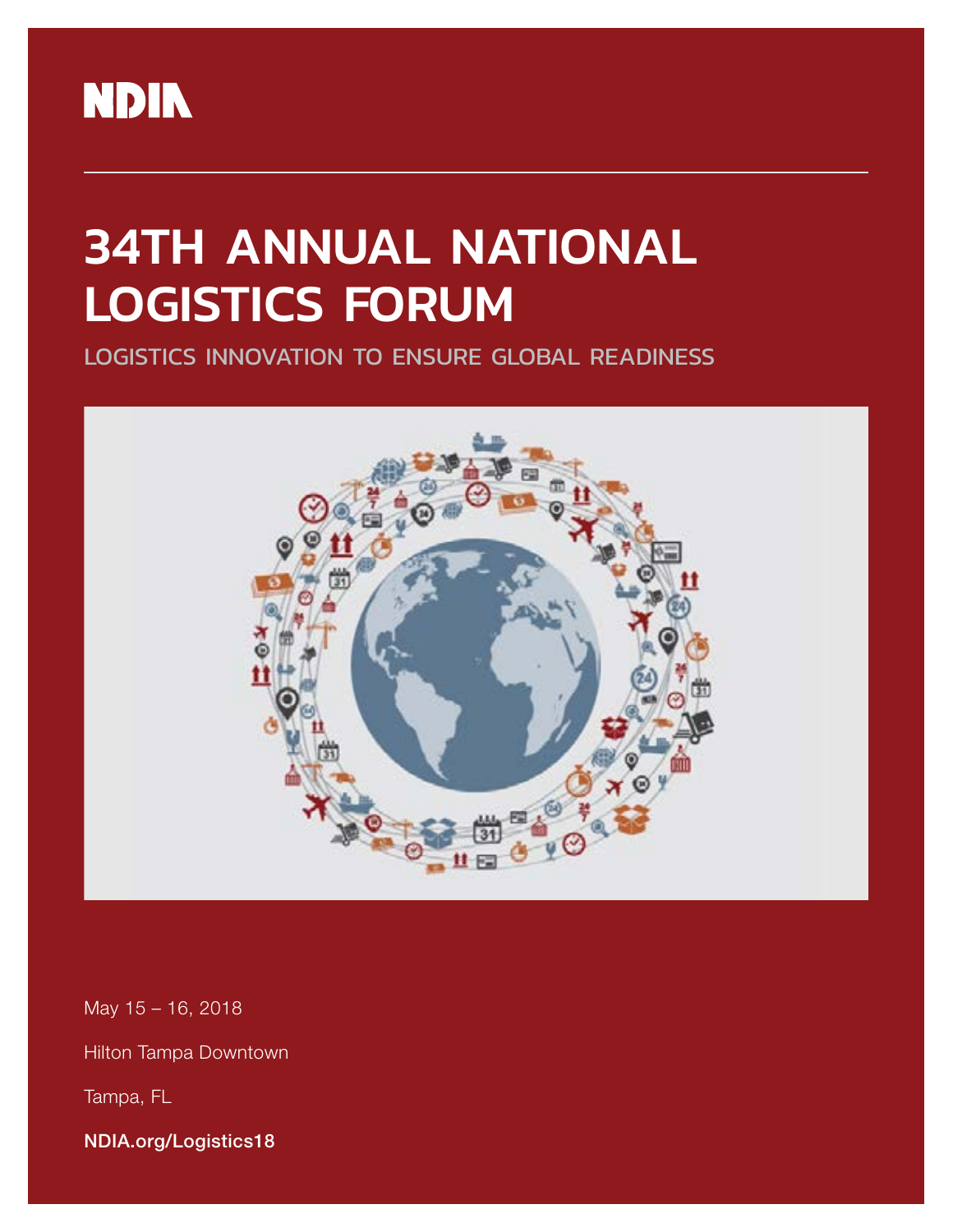## <span id="page-1-0"></span>WELCOME TO THE 34TH ANNUAL NATIONAL LOGISTICS FORUM

Welcome to NDIA's 34th Annual National Logistics Forum – the premier gathering of Defense Department and commercial executives focused on the full spectrum of logistics support to our nation's warfighters now and in the future.

The theme of this year's Forum is "Logistics Innovation to Ensure Global Readiness". While America will remain engaged with current adversaries into the foreseeable future, we must also be prepared to deter emerging threats and – if deterrence fails – to support our warfighters in battle spaces that will almost certainly present fundamentally new logistics challenges. We need to forge a culture of innovation now to be prepared for the next conflict and then be ready to quickly adjust as the enemy responds to our logistics operations.

The military Services and Agencies rely heavily on their industry partners to sustain and improve America's combat readiness. Defense-facing commercial companies have an equally important reliance on the Department to remain healthy, on-going concerns. This interdependence drives the need for the frank and open discussions between Department and industry senior executives that this Forum enables. To ensure best-value sustainment of our defense forces today and deliver the innovation essential for

successful logistics in the future, this forum will examine the state of Department-industry relationships and discuss changes that might be undertaken to improve government readiness and price outcomes while preserving the robust industrial base that is an essential ingredient of our national security.

The forum agenda that follows was developed and is presented by the executive members of the NDIA Logistics Management Division. From Tuesday's opening Keynote remarks all the way through to Wednesday's closing Acquisition and Procurement Panel, we have assembled the most in-the-know Department and industry senior executives to address issues of intense concern to you and your activities, companies and firms.

I encourage you to take full advantage of this exceptional opportunity to participate in the dialog and remain with us through the closing Acquisition and Procurement panel which has always proven to be one of the most valuable for government and industry attendees alike. You can influence the future of national defense logistics. Thank you for being here and taking part in this critical discussion.

Sincerely,

#### Allan Banghart

Defense Supply Chain, Deloitte Consulting, LLP *Logistics Management Division Chair*



#### DIVISION LEADERSHIP

Allan Banghart Division Chair

Vernon Wallace Division Vice Chair

## **LOGISTICS** MANAGEMENT DIVISION

#### WHO WE ARE

Through NDIA's Logistics Management Division, government and industry exchange views and information on all matters relating to logistics support for major Defense Department systems and materiel items. It provides the government with collective industry viewpoints, recommendations and advice on government logistics-support concepts, policies, plans, programs, requirements, technologies, problems, implementation or impact of pending legislation, regulations and procedures. The division conducts special studies, analyses and advisories, as requested, and encourages mutual understanding and effective working relationships between government and industry to ensure efficient and reliable logistics-support concepts and systems that meet government requirements at reasonable costs.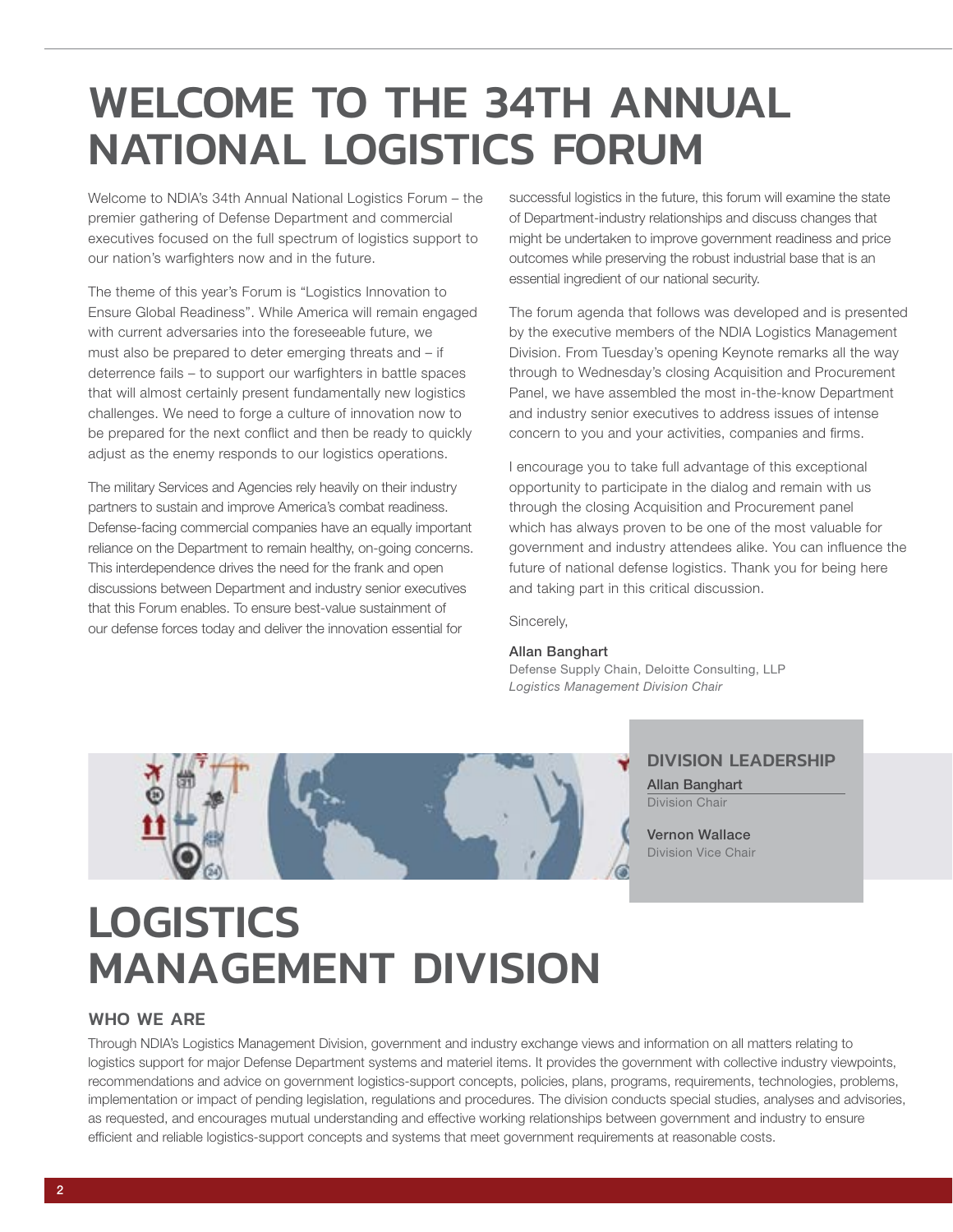## TABLE OF **CONTENTS**

| <b>WHO WE ARE</b><br>3<br><b>SCHEDULE AT A GLANCE</b><br>3<br><b>EVENT INFORMATION</b><br>$\overline{\mathbf{A}}$<br><b>AGENDA</b><br>5<br><b>BIOGRAPHIES</b><br>10<br>THANK YOU TO OUR SPONSORS<br>13<br><b>TABLE TOP DISPLAY HOURS</b><br>14<br><b>TABLE TOP DISPLAYERS</b><br>14<br><b>AWARD RECIPIENTS</b><br>15<br><b>VENUE MAP</b><br>19<br><b>WELCOME EMERGING</b><br><b>PROFESSIONALS</b><br>19 | <b>WELCOME LETTER</b> | $\overline{\mathbf{2}}$ |
|---------------------------------------------------------------------------------------------------------------------------------------------------------------------------------------------------------------------------------------------------------------------------------------------------------------------------------------------------------------------------------------------------------|-----------------------|-------------------------|
|                                                                                                                                                                                                                                                                                                                                                                                                         |                       |                         |
|                                                                                                                                                                                                                                                                                                                                                                                                         |                       |                         |
|                                                                                                                                                                                                                                                                                                                                                                                                         |                       |                         |
|                                                                                                                                                                                                                                                                                                                                                                                                         |                       |                         |
|                                                                                                                                                                                                                                                                                                                                                                                                         |                       |                         |
|                                                                                                                                                                                                                                                                                                                                                                                                         |                       |                         |
|                                                                                                                                                                                                                                                                                                                                                                                                         |                       |                         |
|                                                                                                                                                                                                                                                                                                                                                                                                         |                       |                         |
|                                                                                                                                                                                                                                                                                                                                                                                                         |                       |                         |
|                                                                                                                                                                                                                                                                                                                                                                                                         |                       |                         |
|                                                                                                                                                                                                                                                                                                                                                                                                         |                       |                         |



# **NDIN**

#### WHO WE ARE

The National Defense Industrial Association is the trusted leader in defense and national security associations. As a 501(c)(3) corporate and individual membership association, NDIA engages thoughtful and innovative leaders to exchange ideas, information, and capabilities that lead to the development of the best policies, practices, products, and technologies to ensure the safety and security of our nation. NDIA's membership embodies the full spectrum of corporate, government, academic, and individual stakeholders who form a vigorous, responsive, and collaborative community in support of defense and national security. For more information, visit NDIA.org

## SCHEDULE AT A GLANCE

#### TUESDAY, MAY 15

Table Top Displays Open Galleria B 7:00 am – 7:00 pm

General Session Bayshore 1-3 8:00 am – 5:00 pm

Presentation of Awards Bayshore 1-3 5:00 – 5:30 pm

Networking Reception Galleria B 5:30 – 7:00 pm

#### WEDNESDAY, MAY 16

Table Top Displays Open Galleria B 7:00 am – 3:30 pm

General Session Bayshore 1-3 8:00 am – 5:00 pm

Networking Luncheon Bayshore 4-7 11:45 am – 1:00 pm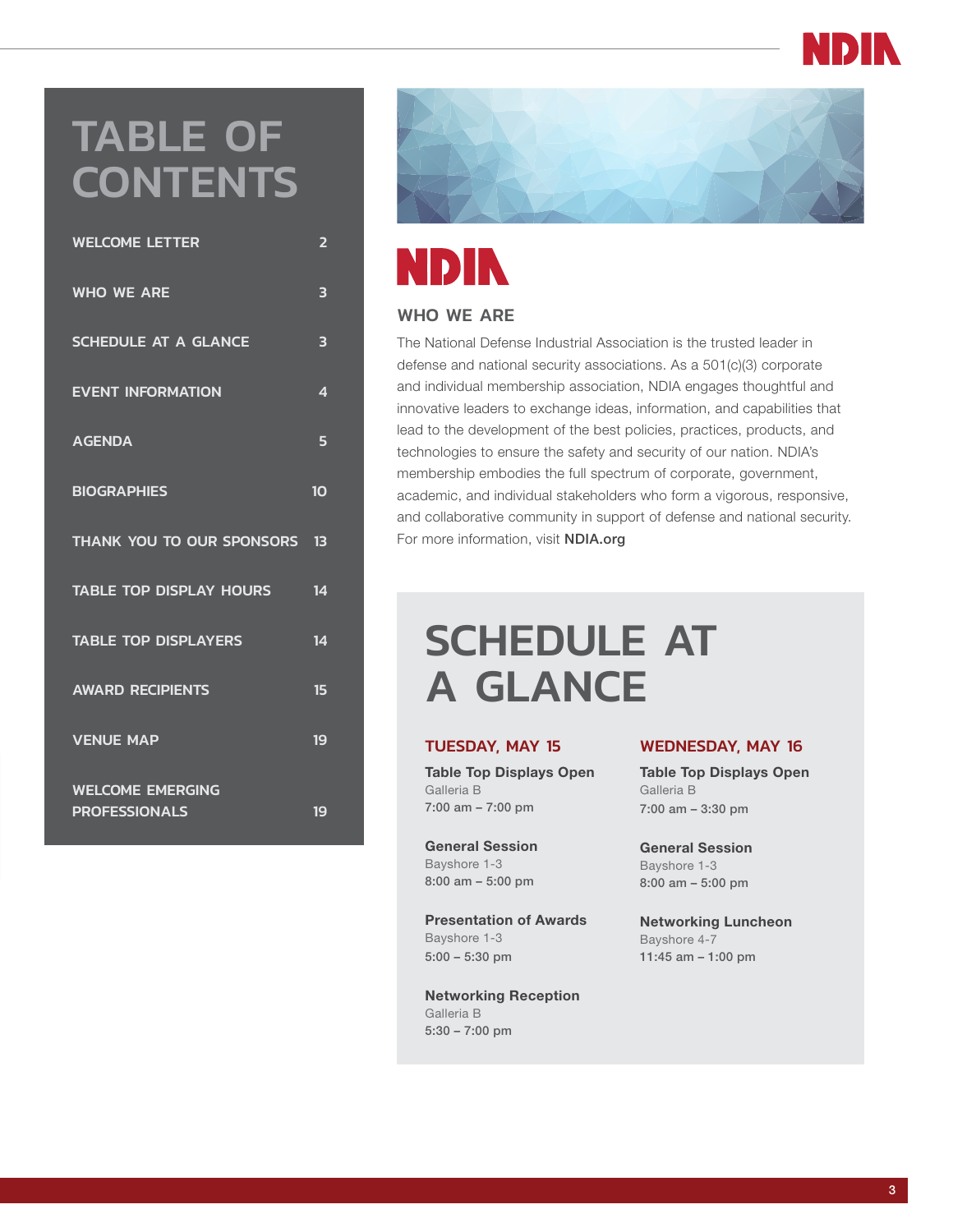## <span id="page-3-0"></span>EVENT INFORMATION

| <b>LOCATION</b>                                   | Hilton Tampa Downtown<br>211 North Tampa Street<br>Tampa, FL 33602                                                                                                                                                                                                                                                                                                                                                                                                                                                                                                                                                                                                                                                                                                                                                                                         |                                                                                                                                                                                                                            |  |
|---------------------------------------------------|------------------------------------------------------------------------------------------------------------------------------------------------------------------------------------------------------------------------------------------------------------------------------------------------------------------------------------------------------------------------------------------------------------------------------------------------------------------------------------------------------------------------------------------------------------------------------------------------------------------------------------------------------------------------------------------------------------------------------------------------------------------------------------------------------------------------------------------------------------|----------------------------------------------------------------------------------------------------------------------------------------------------------------------------------------------------------------------------|--|
| <b>EVENT WEBSITE</b>                              | NDIA.org/Logistics18                                                                                                                                                                                                                                                                                                                                                                                                                                                                                                                                                                                                                                                                                                                                                                                                                                       |                                                                                                                                                                                                                            |  |
| <b>EVENT CONTACT</b>                              | Andrea Lane<br>Meeting Planner<br>(703) 247-2554<br>alane@ndia.org                                                                                                                                                                                                                                                                                                                                                                                                                                                                                                                                                                                                                                                                                                                                                                                         |                                                                                                                                                                                                                            |  |
| <b>PANEL &amp; SPEAKER</b><br><b>COORDINATORS</b> | <b>CAPT Timothy Davison, USN (Ret)</b><br>Maintenance Innovation to Enhance<br>Global Readiness Panel Coordinator<br>MajGen James Kessler, USMC (Ret)<br>Service 4's Panel Coordinator<br>Col Barbara Ortiz, USAF<br><b>COCOM 4 Panel Coordinator</b>                                                                                                                                                                                                                                                                                                                                                                                                                                                                                                                                                                                                      | <b>Kevin Sampels</b><br>Keynote Speaker Coordinator<br>George Topic<br>Keynote Speaker Coordinator<br>Irvin Varkonyi<br>Delivering Logistics Innovation Panel<br>Coordinator<br>Emerging Professionals Program Coordinator |  |
| <b>EVENT THEME</b>                                | Logistics Innovation to Ensure Global Readiness                                                                                                                                                                                                                                                                                                                                                                                                                                                                                                                                                                                                                                                                                                                                                                                                            |                                                                                                                                                                                                                            |  |
| <b>ATTIRE</b>                                     | Appropriate dress is business for civilians and Class B or uniform of the day for military personnel.                                                                                                                                                                                                                                                                                                                                                                                                                                                                                                                                                                                                                                                                                                                                                      |                                                                                                                                                                                                                            |  |
| <b>SURVEY AND</b><br><b>PARTICIPANT LIST</b>      | A survey and list of attendees (name and organization only) will be emailed to you after the<br>conference. NDIA would appreciate your time in completing the survey to help make our<br>event even more successful in the future.                                                                                                                                                                                                                                                                                                                                                                                                                                                                                                                                                                                                                         |                                                                                                                                                                                                                            |  |
| <b>SPEAKER GIFTS</b>                              | In lieu of speaker gifts, a donation is being made to the Fisher House Foundation.                                                                                                                                                                                                                                                                                                                                                                                                                                                                                                                                                                                                                                                                                                                                                                         |                                                                                                                                                                                                                            |  |
| <b>HARASSMENT</b><br><b>STATEMENT</b>             | NDIA is committed to providing a professional environment free from physical, psychological<br>and verbal harassment. NDIA will not tolerate harassment of any kind, including but not<br>limited to harassment based on ethnicity, religion, disability, physical appearance, gender, or<br>sexual orientation. This policy applies to all participants and attendees at NDIA conferences,<br>meetings and events. Harassment includes offensive gestures and verbal comments,<br>deliberate intimidation, stalking, following, inappropriate photography and recording,<br>sustained disruption of talks or other events, inappropriate physical contact, and unwelcome<br>attention. Participants requested to cease harassing behavior are expected to comply<br>immediately, and failure will serve as grounds for revoking access to the NDIA event. |                                                                                                                                                                                                                            |  |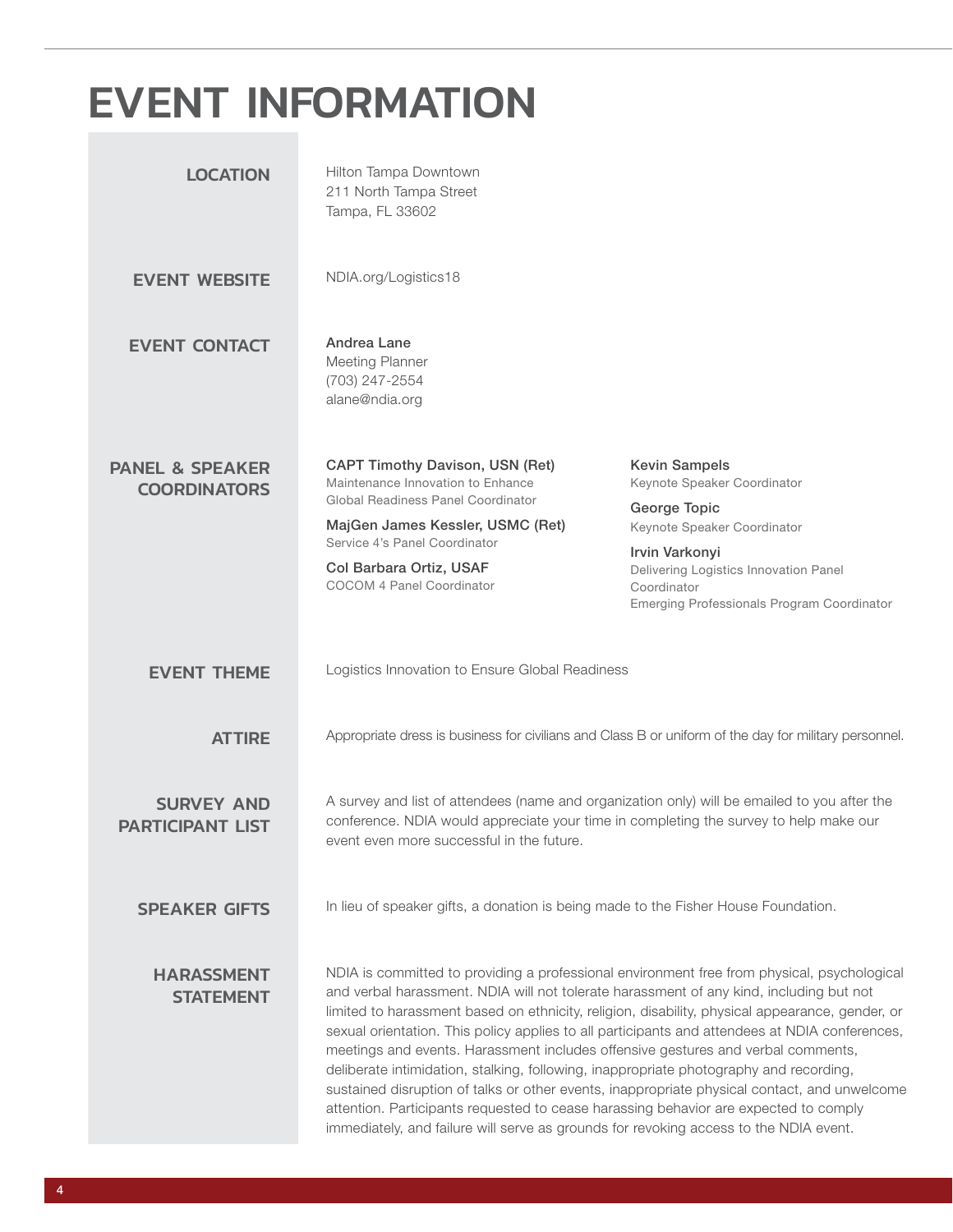

## <span id="page-4-0"></span>AGENDA

#### MONDAY, MAY 14

5:00 – 7:00 pm REGISTRATION & TABLE TOP DISPLAY MOVE-IN GALLERIA B

#### TUESDAY, MAY 15

7:00 am – 7:00 pm REGISTRATION GALLERIA B

#### 7:00 – 8:00 am NETWORKING CONTINENTAL BREAKFAST GALLERIA B

## 8:00 - 8:05 am **OPENING REMARKS**

BAYSHORE 1-3

Allan Banghart Defense Supply Chain, Deloitte Consulting, LLP *Logistics Management Division Chair*

Vernon Wallace Director, Mission Support Programs, U.S. Business Development, Raytheon Company *Logistics Management Division Vice Chair*

#### 8:05 – 8:15 am WELCOME REMARKS BAYSHORE 1-3

MG James Boozer, Sr., USA (Ret) Chief of Staff, National Defense Industrial Association

#### 8:15 - 9:00 am **GOVERNMENT KEYNOTE ADDRESS**

BAYSHORE 1-3

LTG Stephen Lyons, USA Director for Logistics (J-4), Joint Chiefs of Staff

#### 9:00 - 9:45 am **INDUSTRY KEYNOTE ADDRESS** BAYSHORE 1-3

Ward Heinke Vice President, Strategic Alliances, Government Markets, Forcepoint

9:45 – 10:15 am NETWORKING BREAK GALLERIA B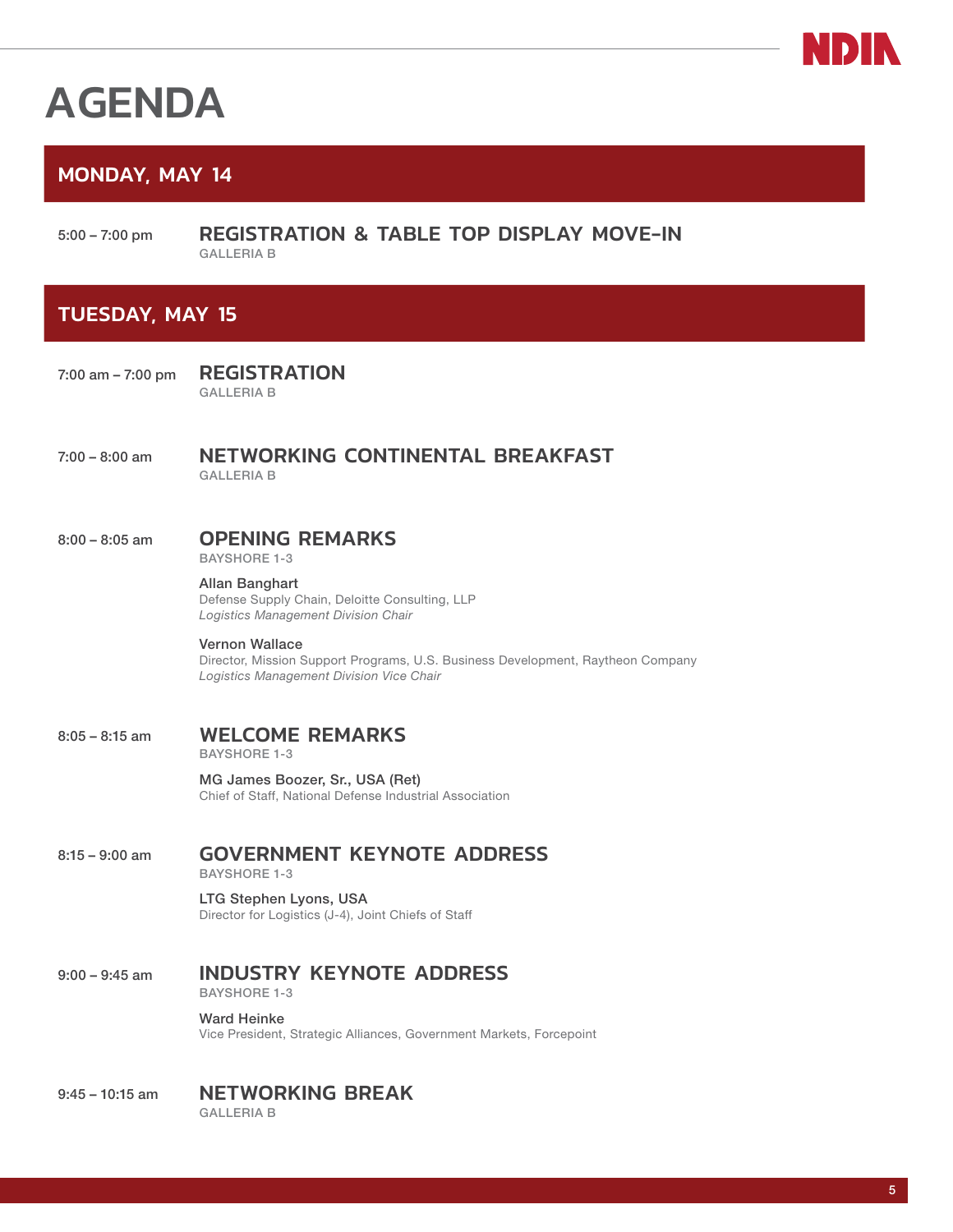#### 10:15 – 11:45 am COCOM 4 PANEL

BAYSHORE 1-3

This panel will explore the role of the Combatant Command as it relates to Logistics Innovation. Discussion will include how Combatant Commands can mitigate logistics cyber challenges now and in to the future. We will also cover LOGWERX and the role of the Combatant Command in the implementation of innovation. The panel will also address the recent hurricane season and the future of the whole of government support to natural disasters in the future.

#### Maj Gen James Hawkins, USAF (Ret)

Director of Strategic Logistics (J4), Joint Chiefs of Staff *Moderator*

#### MG Edward Dorman, III, USA

Director for Logistics (J4), U.S. Central Command

#### Brig Gen Stan Sheley, USAF

Director of Logistics and Engineering (J4), U.S. NORAD-NORTHCOM

#### RADM Paul Verrastro, USN Director of Logistics (J4), U.S. European Command

Maj Gen Mark Camerer, USAF Director for Logistics, U.S. Africa **Command** 

11:45 am - 1:00 pm **NETWORKING LUNCH** 

BAYSHORE 4-7

#### 1:00 – 1:45 pm GOVERNMENT KEYNOTE ADDRESS BAYSHORE 1-3

#### Hon. Robert McMahon

Assistant Secretary of Defense, Logistics and Materiel Readiness, Department of Defense

#### 1:45 – 3:00 pm DELIVERING LOGISTICS INNOVATION PANEL

BAYSHORE 1-3

This panel will offer insight on how DoD can ensure rapid adoption and deployment of logistics innovations. We will consider the question of what and who drives innovations. What have been successes as well as continuing struggles to meet the challenge of innovation faced by DoD's logistics workforce for several decades? Panelists represent multiple perspectives as enablers and consumers of logistics innovations through their military service along with a leading industry stakeholder.

#### VADM Philip Cullom, USN (Ret)

Former Deputy Chief of Naval Operations for Fleet Readiness and Logistics, OPNAV N4 *Moderator*

Col Patrick Kelleher, USMC (Ret) Deputy Director, Logistics Plans, Policies, and Strategic Mobility Division, HQ U.S. Marine Corps

Jack Levis Senior Director, Industrial Engineering, UPS Orion

Roger West Director, Logistics Delivery, UK Ministry of Defence

3:00 – 3:30 pm NETWORKING BREAK GALLERIA B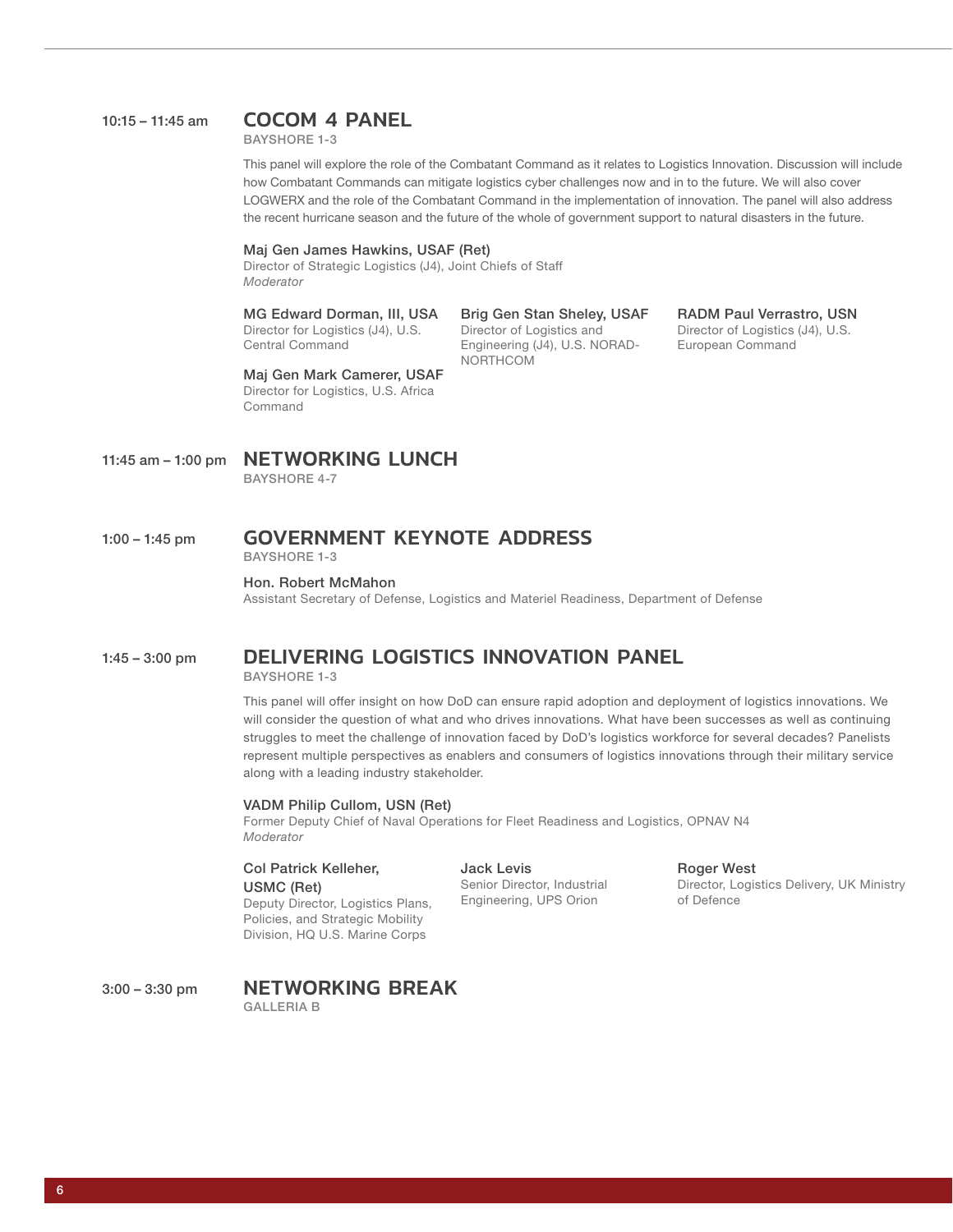

#### 3:30 – 5:00 pm SERVICE 4'S PANEL

BAYSHORE 1-3

This panel will discuss the pressing logistics issues facing each of the Services, identifying their priorities and challenges in attacking and resolving those issues. Of particular interest are the declining readiness indicators, the agility (or lack thereof) of the Industrial Base, and Supply Chain Risk Management. In an A2AD environment, what are the logistical challenges your Service sees and how do you intend to address them? The panel will also explore the contracting challenges facing the respective Services in DOD using OTA's and conventional contracting to enhance readiness, operational sustainment, and modernization of the Forces in 2019 and the future.

#### MajGen James Kessler, USMC (Ret)

Vice President, Materiel Management, LMI *Moderator*

#### Col Patrick Kelleher, USMC (Ret)

Deputy Director, Logistics Plans, Policies, and Strategic Mobility Division, HQ U.S. Marine Corps

#### SES William Moore

Assistant Deputy Chief of Staff for Logistics, Office of the Chief of Staff of the Army

#### SES Lisa Smith Deputy Director of Logistics, Deputy Chief of Staff of Logistics, Engineering and Force Protection, HQ U.S. Air Force

RDML Peter Stamatopoulos, USN Director of Supply, Ordnance and Logistics Operations, OPNAV N41

#### 5:00 – 5:30 pm PRESENTATION OF AWARDS

BAYSHORE 1-3

Join us in a celebration of logistics excellence as we recognize the recipients of this year's awards. Achievements in logistics leadership, integrated logistics support engineering, and supply chain management will be presented, and award recipients will be acknowledged.

#### Hon. Robert McMahon

Assistant Secretary of Defense, Logistics and Material Readiness, Department of Defense *Awards Presenter*

- DoD Award for Supply Chain Excellence
- NDIA Logistician Emeritus Award
- NDIA Edward M. Greer Award
- GEN William G.T. Tuttle, Jr., USA (Ret) Award for Business Acumen in Defense and Government

#### 5:30 – 7:00 pm NETWORKING RECEPTION

GALLERIA B

#### WEDNESDAY, MAY 16

7:00 am – 5:00 pm REGISTRATION GALLERIA B

7:00 – 8:00 am NETWORKING CONTINENTAL BREAKFAST GALLERIA B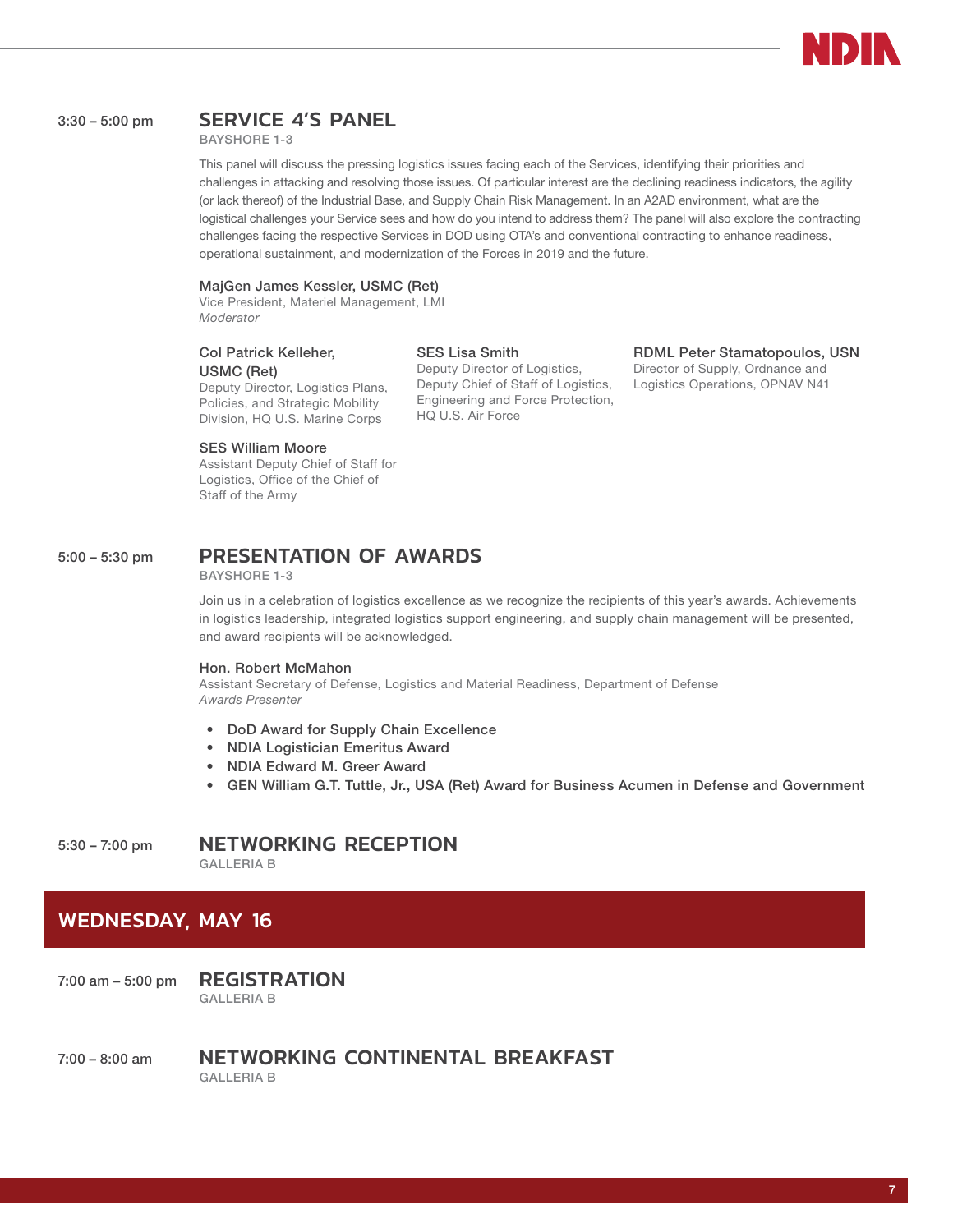#### 8:00 – 8:45 am GOVERNMENT KEYNOTE ADDRESS

BAYSHORE 1-3

Lt Gen Lee Levy, II, USAF Commander, Air Force Sustainment Center

#### 8:45 - 10:00 am **OPTIMIZING THE ORGANIC AND COMMERCIAL** INDUSTRIAL BASE PANEL

BAYSHORE 1-3

DoD policy and guidance calls for action to enable the best use of the nation's combined public and private sector industrial capabilities. While there are examples of arrangements that leverage the government's and industry's respective resources, many more opportunities exist that could deliver far better readiness outcomes and lower prices to the DOD while simultaneously preserving the robust industrial base upon which the Department relies. Given the significant investment savings, operational efficiencies, risk reduction, risk sharing and avoidance of duplicate efforts, it is imperative that opportunities to fully leverage DOD and commercial industrial capabilities be aggressively pursued. This panel will explore the rationale, benefits, successful approaches and impediments associated with delivering more optimal use of America's combined industrial capabilities.

#### BG Kristin French, USA (Ret)

Chief of Staff, Defense Logistics Agency *Moderator*

Brennan Hogan Grignon Director of Industry Outreach, Under Secretary of Defense,

Acquisition and Sustainment

Maj-Gen (UK) Angus Fay Assistant Chief of Defence Staff, UK Ministry of Defence

Eric Mensing

President & CEO, APL Maritime, Ltd. and American President Lines, LLC

#### 10:00 – 10:30 am NETWORKING BREAK

GALLERIA B

#### 10:30 – 11:45 am JOINT PROVIDERS PANEL

BAYSHORE 1-3

The ability of Joint and commercial logistics providers to anticipate, recognize, and quickly adapt to shifting Combatant Command requirements in the 21st Century battle space is essential to mission success. America's logistics enterprise is faced with increasingly complicated and lethal trans-regional and multifunctional threats across information, operations, space and cyber environments. This panel will address these logistic challenges and vulnerabilities along with their implications and potential mitigation strategies, including: leveraging commercial partners capabilities; global logistics in a Cyber- Degraded / denied access environment; and ensuring the resiliency to rapidly recover from adversity and setbacks.

#### Hon. Alan Estevez

Former Principal Deputy Under Secretary of Defense for Acquisition Technology & Logistics and Assistant Secretary of Defense for Logistics and Materiel Readiness *Moderator*

#### Maj Gen Mark Johnson, USAF

Director of Logistics Operations, Defense Logistics Agency

SES Rick Marsh Deputy Director, Strategic Plans, Policy, and Logistics, USTRANSCOM

RADM John Polowczyk, USN Vice Director of Logistics (J4), Joint **Staff**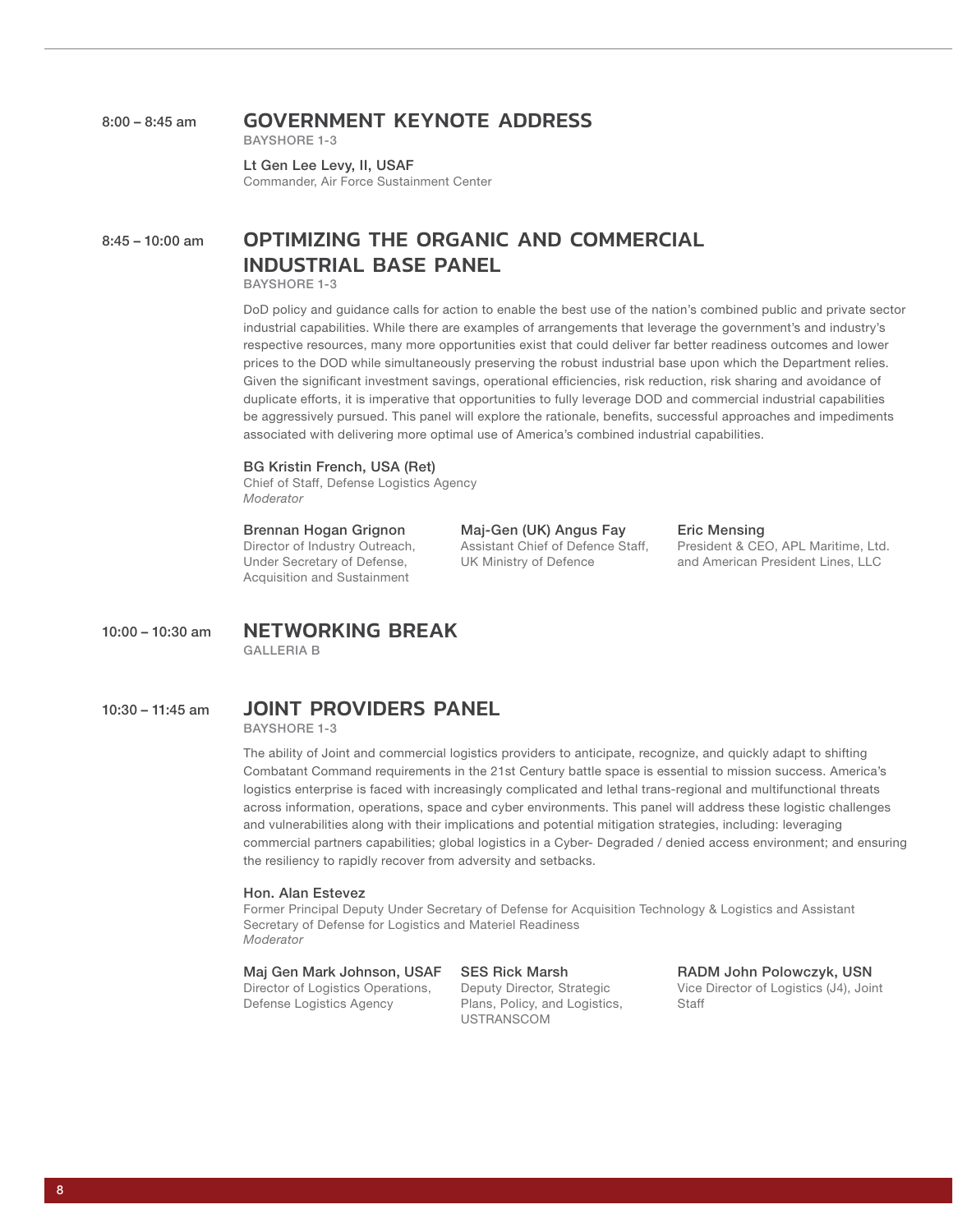#### 11:45 am - 1:00 pm **NETWORKING LUNCH**

BAYSHORE 4-7

#### 1:00 – 1:45 pm GOVERNMENT KEYNOTE ADDRESS

BAYSHORE 1-3

LtGen John Broadmeadow, USMC Deputy Commander, U.S. Transportation Command

#### 1:45 – 3:00 pm MAINTENANCE INNOVATION TO ENHANCE GLOBAL READINESS PANEL

BAYSHORE 1-3

This panel will discuss the application of emerging technologies and maintenance process innovations to improve military readiness. The panel will highlight how senior sustainment leaders are addressing critical challenges by exploring initiatives aimed at ushering in next generation maintenance.

#### Louis Kratz

Vice President and Managing Director, Logistics and Sustainment, Lockheed Martin Corporation *Moderator*

#### SES Martin Ahmad

Deputy Commander Fleet Readiness Centers (COMFRC) and Naval Air Systems Command (NAVAIR) Director of Industrial **Operations** 

Lt Gen Robert Allardice, USAF (Ret) CEO, Allardice Enterprises, Inc. SES Kenneth Watson Deputy Assistant Secretary of Defense for Maintenance Policy and Programs, Department of Defense

#### 3:00 – 3:30 pm NETWORKING BREAK

GALLERIA B

#### 3:30 - 4:45 pm ACQUISITION AND PROCUREMENT PANEL: EQUIPMENT, MATERIAL AND SERVICES

BAYSHORE 1-3

DOD Acquisition and Procurement professionals are an integral part of the Department's logistics communities and the industry partners ability to execute sustainment support. Acquisition and procurement professionals convert the logistician's requirements for industry's ability to provide equipment, material, services and outcomes through acquisition strategies and contracts. The contract conditions they establish drive industry's behavior and ultimately the outcomes industry delivers for defense customers. This panel will explore the DOD readiness and cost outcomes associated with contemporary contracting practices and where all the ongoing acquisition reform changes might be effected by industry and/or the government to improve the outcomes for the government while enabling the preservation of a healthy defense facing commercial business base.

#### Hon. Katrina McFarland

Former Assistant Secretary of the Army for Acquisition, Logistics and Technology *Moderator*

#### SES Mark Brown

Acquisition Executive, Defense Logistics Agency Land and Maritime

#### SES Stuart Hazlett

Deputy Assistant Secretary of the Army (Procurement), Department of the Army

#### SES Philip Rodgers

Principal Deputy Director, Acquisition Resources and Analysis, Office of the Secretary of Defense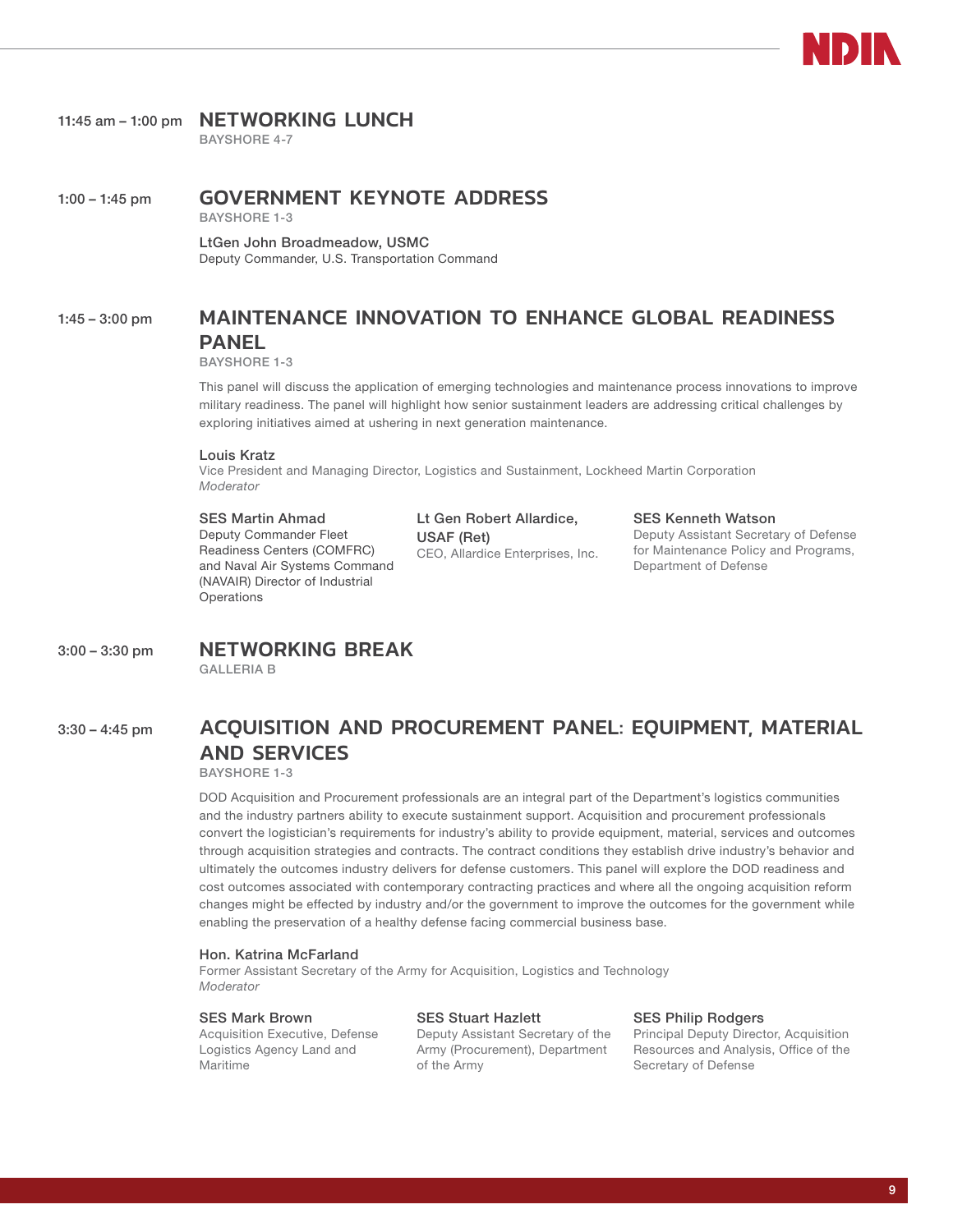#### 4:45 – 5:00 pm CLOSING REMARKS

BAYSHORE 1-3

#### Allan Banghart

Defense Supply Chain, Deloitte Consulting, LLP *Logistics Management Division Chair*

#### 5:00 pm FORUM ADJOURNMENT

The NDIA has a policy of strict compliance with federal and state antitrust laws. The antitrust laws prohibit competitors from engaging in actions that could result in an unreasonable restraint of trade. Consequently, NDIA members must avoid discussing certain topics when they are together at formal association membership, board, committee, and other meetings and in informal contacts with other industry members: prices, fees, rates, profit margins, or other terms or conditions of sale (including allowances, credit terms, and warranties); allocation of markets or customers or division of territories; or refusals to deal with or boycotts of suppliers, customers or other third parties, or topics that may lead participants not to deal with a particular supplier, customer or third party.

## **BIOGRAPHIES**



#### LIEUTENANT GENERAL JOHN BROADMEADOW, USMC

#### *Deputy Commander* U.S. Transportation Command

LtGen John J. Broadmeadow is the deputy commander of U.S.Transportation

Command, one of nine unified commands under the Department of Defense. USTRANSCOM is a global combatant command with functional responsibilities for air, land, and sea transportation for the Department of Defense, ultimately delivering national objectives on behalf of the President and Secretary of Defense.

Commissioned a second lieutenant in 1983 after graduating from Norwich University in Northfield, Vermont, his first operational assignment was as a supply officer with 9th Marine Amphibious Brigade in Okinawa, Japan. Broadmeadow has served in a variety of command and staff billets in every element of the Marine Air Ground Task Force, at Headquarters Marine Corps, and on the Joint Staff. Notable staff

billets include prepositioning officer for Plans, Policy and Operations at HQMC, the assistant chief of staff (AC/S) N4 for Task Force 58 conducting the amphibious assault into Afghanistan following 9/11 and as the AC/S G-4 for 1st Marine Division during the attack to Baghdad in 2003 and the Division's return to Iraq for stability operations in Al Anbar Province in 2004. He commanded 1st Supply Company in Somalia for Operation Restore Hope, Marine Wing Support Squadron 371 in Iraq for Operation Iraqi Freedom in 2005, and Combat Logistics Regiment 17. He was the team leader and senior advisor to the 7th Iraqi Infantry Division as it assumed responsibility for operations in Al Anbar Province Iraq in 2008 -2009.

As a general officer starting in 2009, Broadmeadow served as the deputy commanding general (CG) Marine Forces Pacific, deputy commander Joint Task

Force 505 for Operation Tomodachi conducting tsunami relief in Japan, CG 1st Marine Logistics Group deploying to Helmand Province Afghanistan for Operation Enduring Freedom in 2011, CG 1st Marine Expeditionary Brigade, CG Marine Corps Logistics Command, vice director Joint Staff J-4, and CG Marine Corps Installation Command.

Broadmeadow is a graduate of the USMC Amphibious Warfare School and Command and Staff College (non-resident programs), and a graduate of the U.S. Army War College in 2001. He holds a B.S. in Business Administration from Norwich University, a dual M.A. in Business Administration and Computer Resources Management from Webster University, and a M.S. in Strategic Studies from the U.S. Army War College.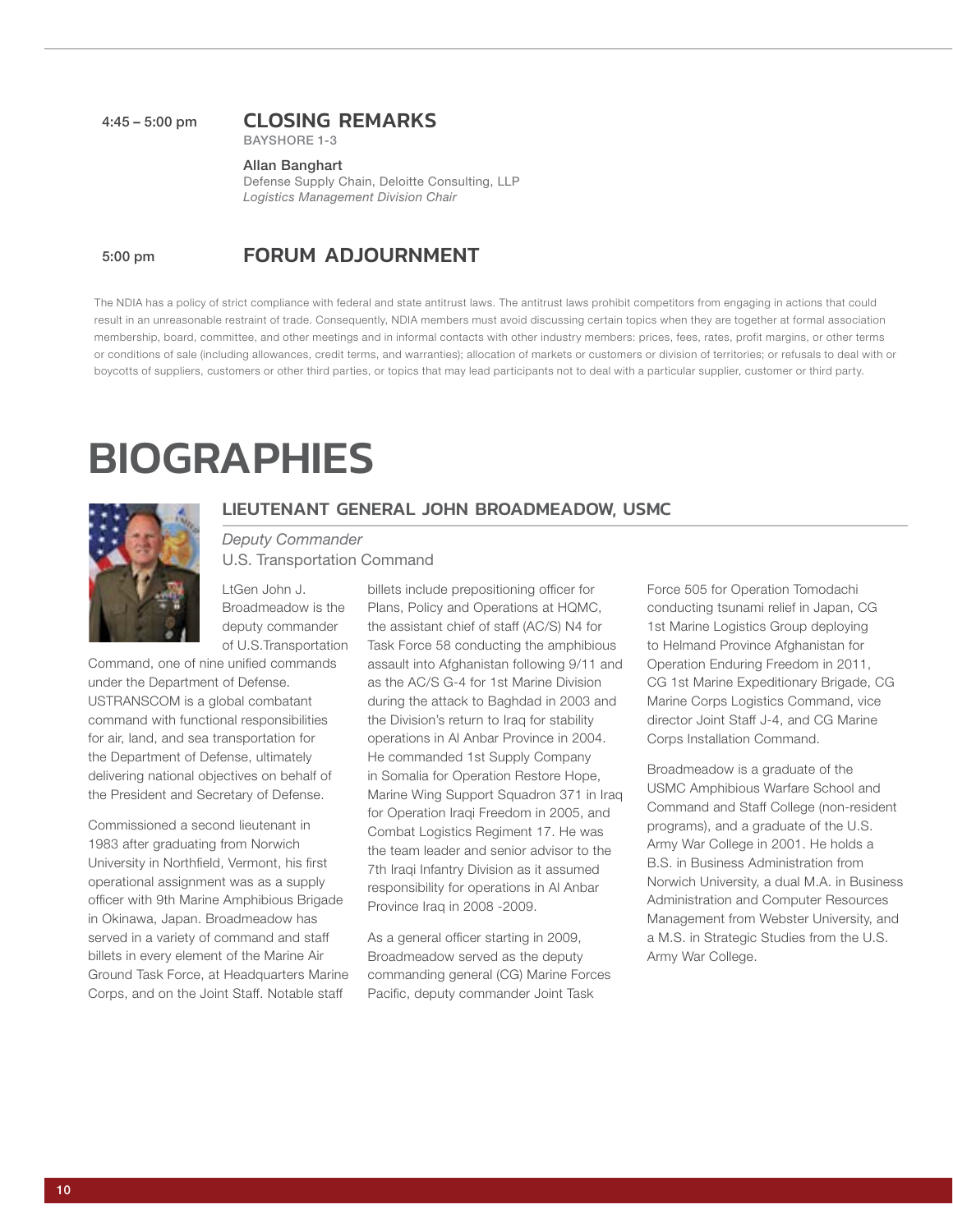

#### WARD HEINKE

<span id="page-10-0"></span>

#### *Vice President, Strategic Alliances, Government Markets* Forcepoint

Ward is VP for Strategic Alliances, Government Markets at

Forcepint™. Prior to joining, Ward worked at Raytheon as a Director, Cyber Defense Solutions for Cyber and Special Missions, Intelligence, Information and Services. He was responsible for cyber products and programs business development and strategy for Intelligence Community, Department of Defense, Federal Civilian, Commercial and International customers. Mr. Heinke is also a Certified Information Systems Security Professional.

A retired Air Force colonel, Heinke joined Raytheon after serving as the commander of the 608th Air Force Network Operations Center. He executed daily command and control responsibilities over Air Force classified and unclassified networks worldwide by directing the delivery of applications and services, as well as the security and defense of the Air Force enterprise. He was also a member of the Air Force Scientific Advisory Board analyzing USAF capabilities to defense and operate in a contested Cyber Domain providing an operational perspective to the study team with results presented to the Secretary and Chief of Staff of the Air Force.

Colonel Heinke directed operational support and executed combatant commander requests for USAF computer network operations forces and effects and developed strategy and options to support evolving USSTRATCOM missions.

Colonel Heinke's previous post was a deputy commander and chief of staff for the White House Communications Agency. As the President's senior communications officer, he ensured the President, Vice President, Cabinet members, National Security Council, Secret Service and White House Military Office could securely communicate under any conditions, from any location or platform worldwide.



#### LIEUTENANT GENERAL LEE LEVY, II, USAF

*Commander* Air Force Sustainment Center

Lt Gen Lee K. Levy II is the Commander, Air Force Sustainment Center, Air Force

Materiel Command, headquartered at Tinker Air Force Base, Oklahoma. As the AFSC Commander, he leads nearly 43,000 Total Force Airmen to deliver combat effects for the immediate and long-term requirements of component and combatant commanders in every area of responsibility. Serving as the Logistics Numbered Air Force, AFSC is the

supporting command for the readiness of Logistics and Sustainment activities around the world. The Center comprises three Air Logistics Complexes, three Air Base Wings, two Supply Chain Wings, and 21 CONUS and OCONUS geographically separated operating locations. The AFSC has \$16 billion in execution authority and \$26 billion in assets providing logistics operations, supply chain management, supply chain operations, depot maintenance and modifications, as well as sustainment for the nuclear enterprise,

joint and interagency operations and foreign military sales partners.

General Levy was born in New Orleans, Louisiana. He entered the Air Force in 1985 as a Louisiana State University graduate. General Levy has had numerous operational, command, and staff assignments leading logistics, civil engineering and nuclear operations. Prior to his current position, he was Vice Director for Logistics, the Joint Staff, Washington, DC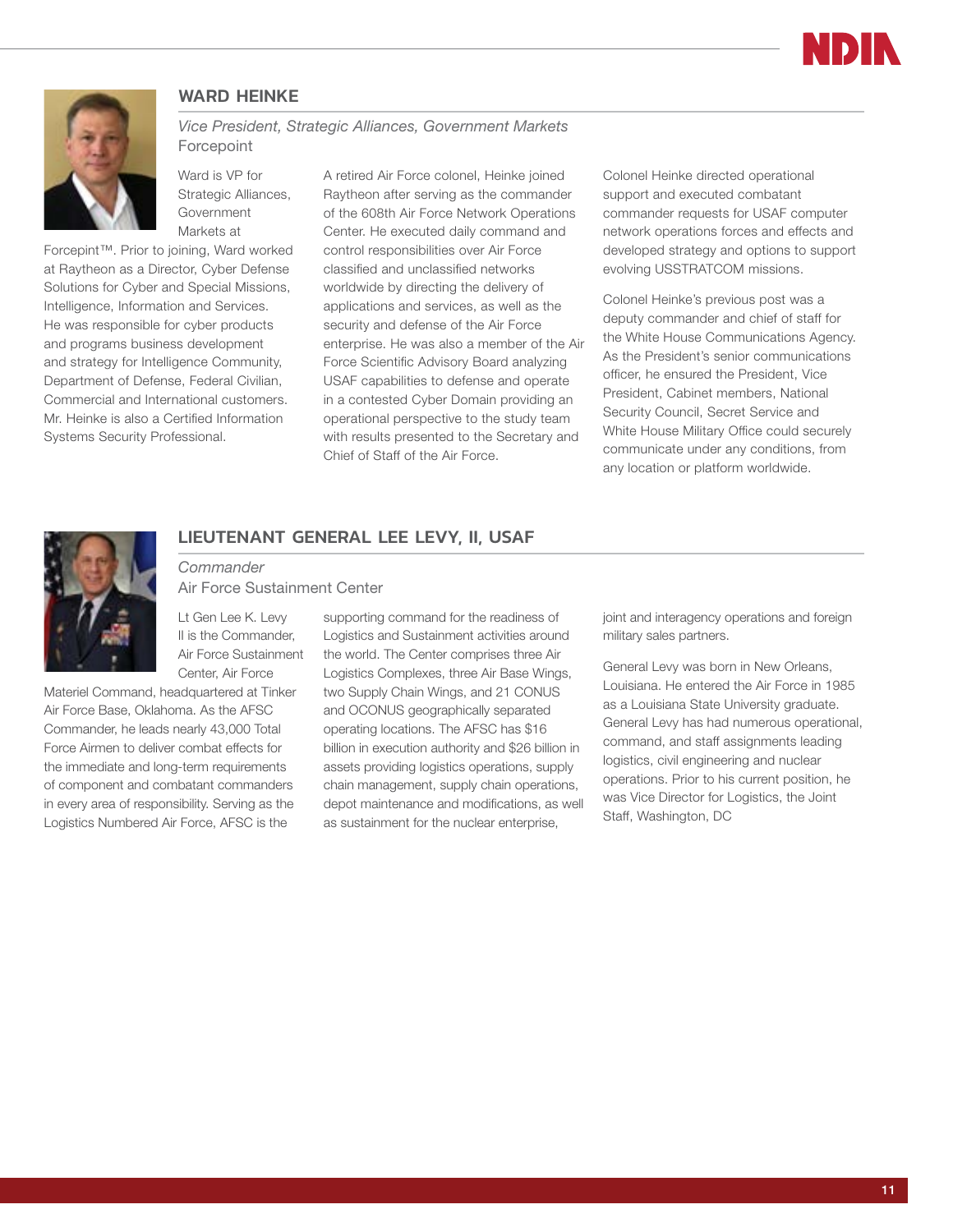#### LIEUTENANT GENERAL STEPHEN LYONS, USA



#### *Director of Logistics (J-4)* Joint Chiefs of Staff

Lieutenant General Stephen R. Lyons is currently assigned as the Director for

Logistics (J4) on the Joint Staff. As the J4, he is responsible for integrating logistics planning and execution in support of joint operations to drive joint force readiness, maximize the Joint Force Commander's freedom of action and advice the Chairman of the Joint Chiefs of Staff on logistics matters.

Lyons previously served as the USTRANSCOM Deputy Commander, U.S. Transportation Command, Scott Air Force Base. He also served as commanding general of the 8th Theater Sustainment

Command in Fort Shafter, Hawaii. Prior to serving as commanding general he served as the Director for Logistics, Operations, Readiness, Force Integration, and Strategy, office the deputy chief of staff of the Army, in Washington, DC

Lyons has served in a variety of assignments providing him with extensive logistics and management expertise. He began his career in Germany during the Cold War and subsequently held a wide range of operational assignments to include command at company, battalion, brigade, and major command levels. Since 2003, he has spent over 40 months deployed to the U.S. Central Command area of responsibility

in support of Operation Enduring Freedom and Operation Iraqi Freedom.

A native of Rensselaer, New York, Lieutenant General Lyons graduated from the Rochester Institute of Technology and was commissioned in 1983.

His Joint assignments include duty as a U.S. Central Command Logistical Planner and as the International Security Assistance Force C/J4.

He received a master's degree in logistics management from the Naval Postgraduate School in 1993, and national resource strategy master's degree from the Industrial College of the Armed Forces in 2005.



#### HONORABLE ROBERT MCMAHON

*Assistant Secretary of Defense, Logistics and Materiel Readiness* Department of Defense

Mr. McMahon is the Assistant Secretary of Defense for Logistics and

Materiel Readiness. He serves as the principal staff assistant and advisor to the Under Secretary of Defense for Acquisition and Sustainment, Deputy Secretary of Defense, and Secretary of Defense on logistics and materiel readiness in the Department of Defense, and is the principal logistics official within the senior management. Mr. McMahon provides oversight of logistics policies, practices, and efficiencies in support of enhanced readiness to the Warfighter and manages over \$170 billion in Department of Defense logistics operations.

Prior to this role, Mr. McMahon served as President of Fickling Management Services in Macon, Georgia. He led a team of commercial real estate professionals whose portfolio spanned eight states. Previously, he served as the Director of Field Operations and Site Lead (Warner

Robins Air Force Base, Georgia) of the Boeing C-17 Globemaster III Integrated Sustainment Program (GISP), and as the CEO of the 21st Century Partnership in Warner Robins, Georgia.

Mr. McMahon retired from the Air Force as a Major General in 2012, after more than 34 years of service. Born in Toledo, Ohio, he entered active duty in the United States Air Force after graduation from the U.S. Air Force Academy in 1978. His command experience includes a maintenance wing, a logistics group and two maintenance squadrons. He has served as the Director of Maintenance for the Ogden Air Logistics Center, and as the Director of Propulsion for the San Antonio ALC. General McMahon was also the military assistant to the Assistant Secretary of the Air Force for Installations, Environment and Logistics, Headquarters U.S. Air Force. He has also served as the Director of Logistics, Deputy Chief of Staff for Logistics, Installations and Mission Support, Headquarters U.S. Air Force.

Immediately prior to retirement, General McMahon served as Commander of the Warner Robins Air Logistics Center, Robins Air Force Base, Georgia. He was responsible for worldwide logistics support for C-130 and C-5 transport aircraft, F-15 fighter aircraft, U-2 reconnaissance aircraft as well as support for remotely piloted vehicles, Air Force helicopters, air-to-air missiles, surface motor vehicles and hightechnology airborne electronics, avionics and electronic warfare requirements. The center was one of three Air Force air logistics centers and the largest single-site industrial complex in the state of Georgia.

Mr. McMahon holds a Bachelor of Science degree from the United States Air Force Academy and a Master of Science degree in Maintenance Management from the Air Force Institute of Technology.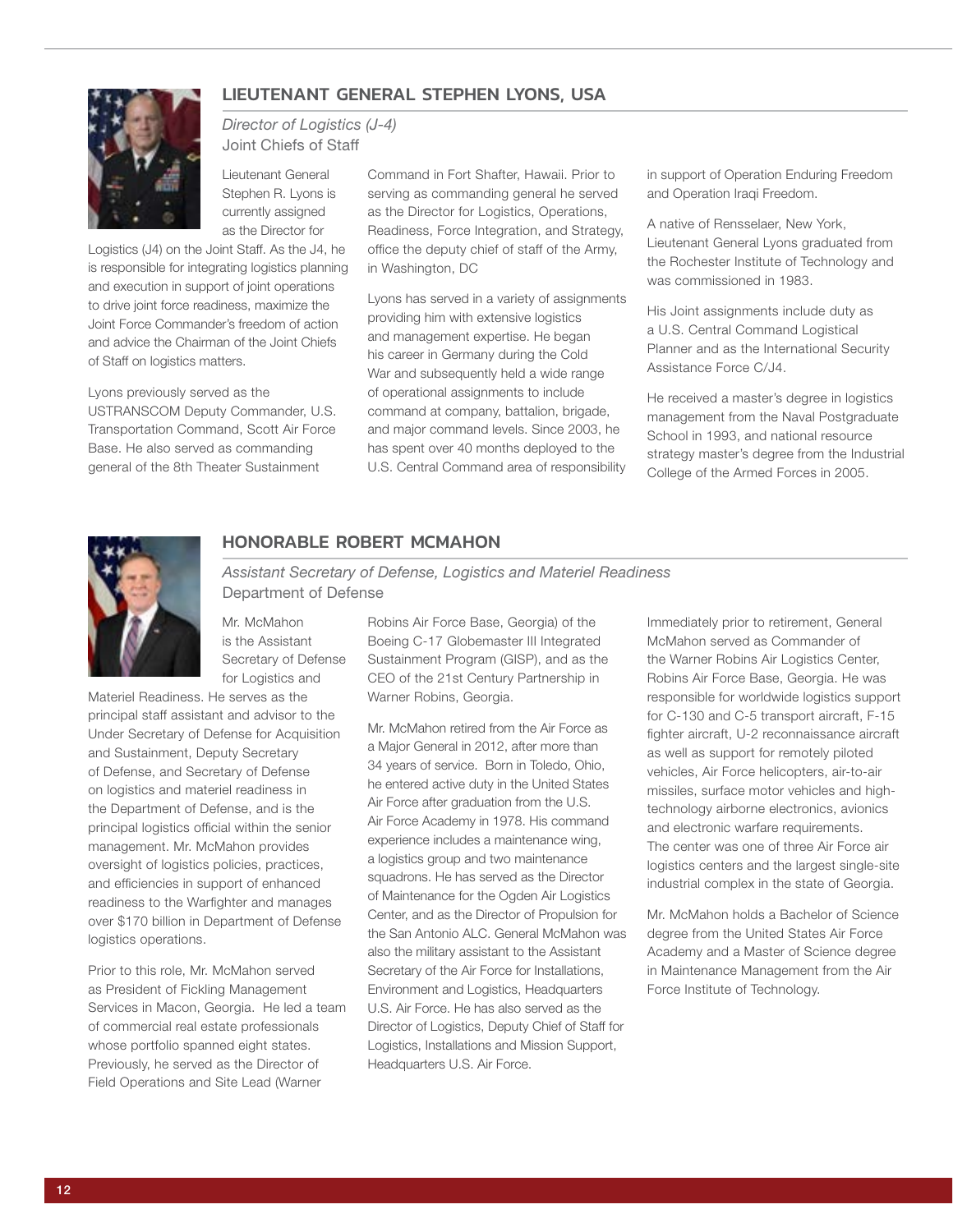

## <span id="page-12-0"></span>THANK YOU TO OUR SPONSORS

ELITE SPONSOR

# Rayheon





CONFERENCE BAG SPONSOR BRANDING SPONSOR



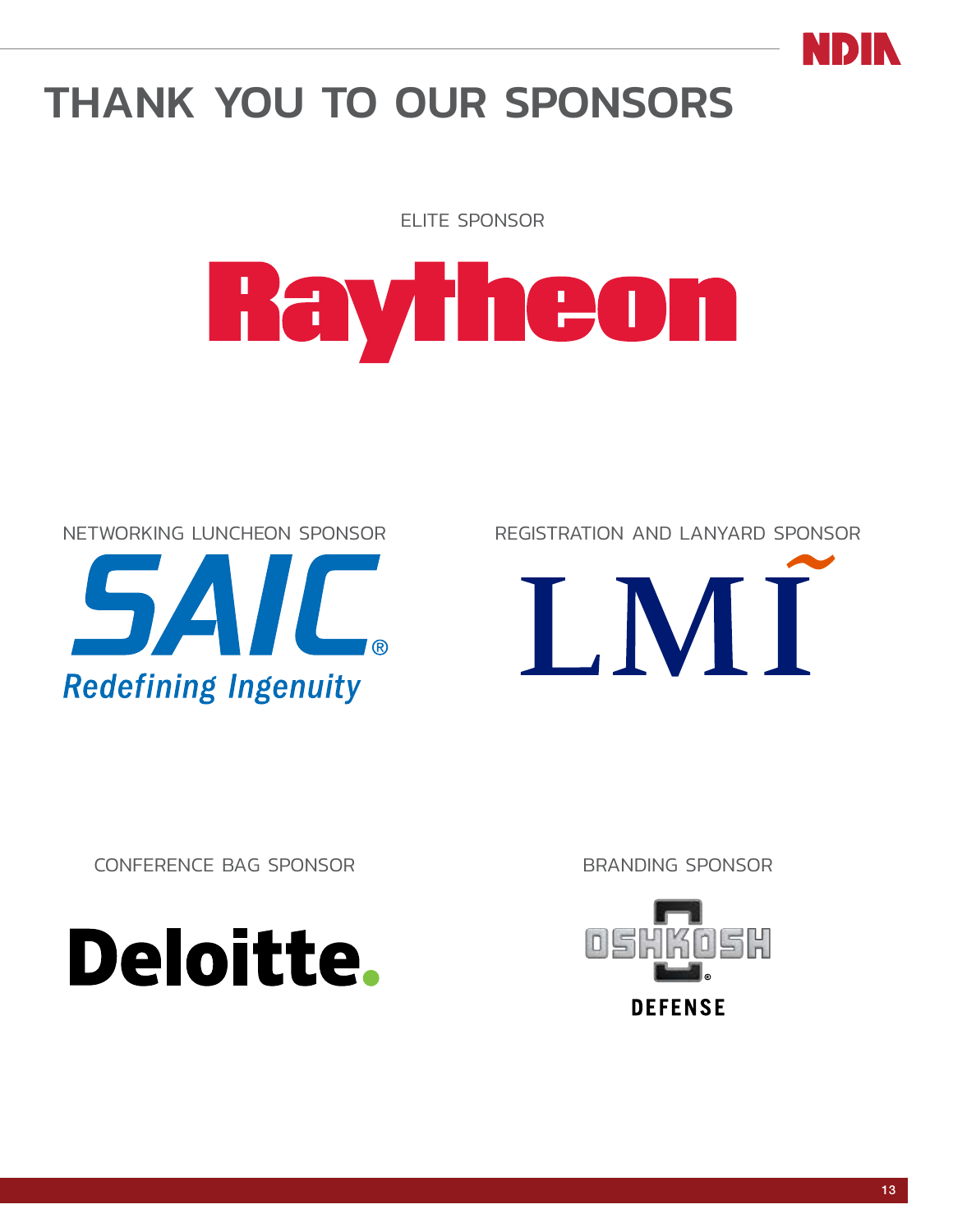## <span id="page-13-0"></span>TABLE TOP DISPLAY HOURS

TUESDAY, MAY 15 Galleria B 7:00 am – 7:00 pm

**CYBERNET** 

WEDNESDAY, MAY 16 Galleria B 7:00 am – 3:30 pm

## TABLE TOP DISPLAYERS



the past 30 years, is an industry leader in logistics automation technology for the DoD and commercial entities. We have developed the Autonomous Material Handling Technology (AMHT) applique kit for automating the functions of a diverse set of material handling vehicles (commercial and tactical forklifts, rough terrain container handlers, and cargo movers), the Automated Tactical Ammunition Classification System (ATACS) for performing automated ammunition inspections at field locations, and artificial intelligence based systems for processing and refining maintenance data to greatly increase



#### LYNDEN INTERNATIONAL

Cybernet, a small business headquartered in Ann Arbor, MI for Lynden is a family of transportation companies that provide a suite of domestic and international freight services to commercial and government clients worldwide. Lynden International provides complete air and sea services worldwide via offices throughout the US and overseas. Lynden Air Cargo is our air operating company, which manages a fleet of Hercules aircraft for special projects, emergency response, and firefighting. Lynden Transport, Alaska West Express, and Brown Line provide dry van, oversize and bulk movements as well as refrigerated trailers. Alaska Marine Lines and Aloha Marine Lines provide ocean services throughout Hawaii and Alaska as far as Shemya Island.



#### DEFENSE LOGISTICS AGENCY (DLA)

the overall speed of aircraft maintenance analysis.

As the Nation's Combat Logistics Support Agency, the Defense Logistics Agency (DLA) manages the global supply chain – from raw materials to end user to disposition – for the Army, Navy, Air Force, Marine Corps, Coast Guard, 10 Combatant Commands (CCMDs), other federal agencies, and partner and allied nations. DLA sources and provides nearly all the consumable items America's military forces need to operate, from food, fuel and energy to uniforms, medical supplies, and construction material.



#### **SYSTECON**

Systecon and their Opus Suite of tools can be found optimizing some of the most complex Life Cycle Management projects in over 20 countries worldwide. We are the market leader in predictive analytics, with the DoD embracing our tools to solve complex problems where others were unable, including the US Army, USMC, US Navy, and the F35 Joint Strike Fighter. We work across the entire product life cycle, relying on methods that have been tested and refined for over 40 years and analyses using our proprietary, global market-leading Opus Suite software. For our customers, this means more efficient operations, controlled costs, and most importantly: decisions based on facts. Under continuous development, our customers continue to see advances in the tools year after year. embraces the latest in technology and continues to advance its position as marketplace leader having been selected in every head to head comparison of tools for the past 15 years.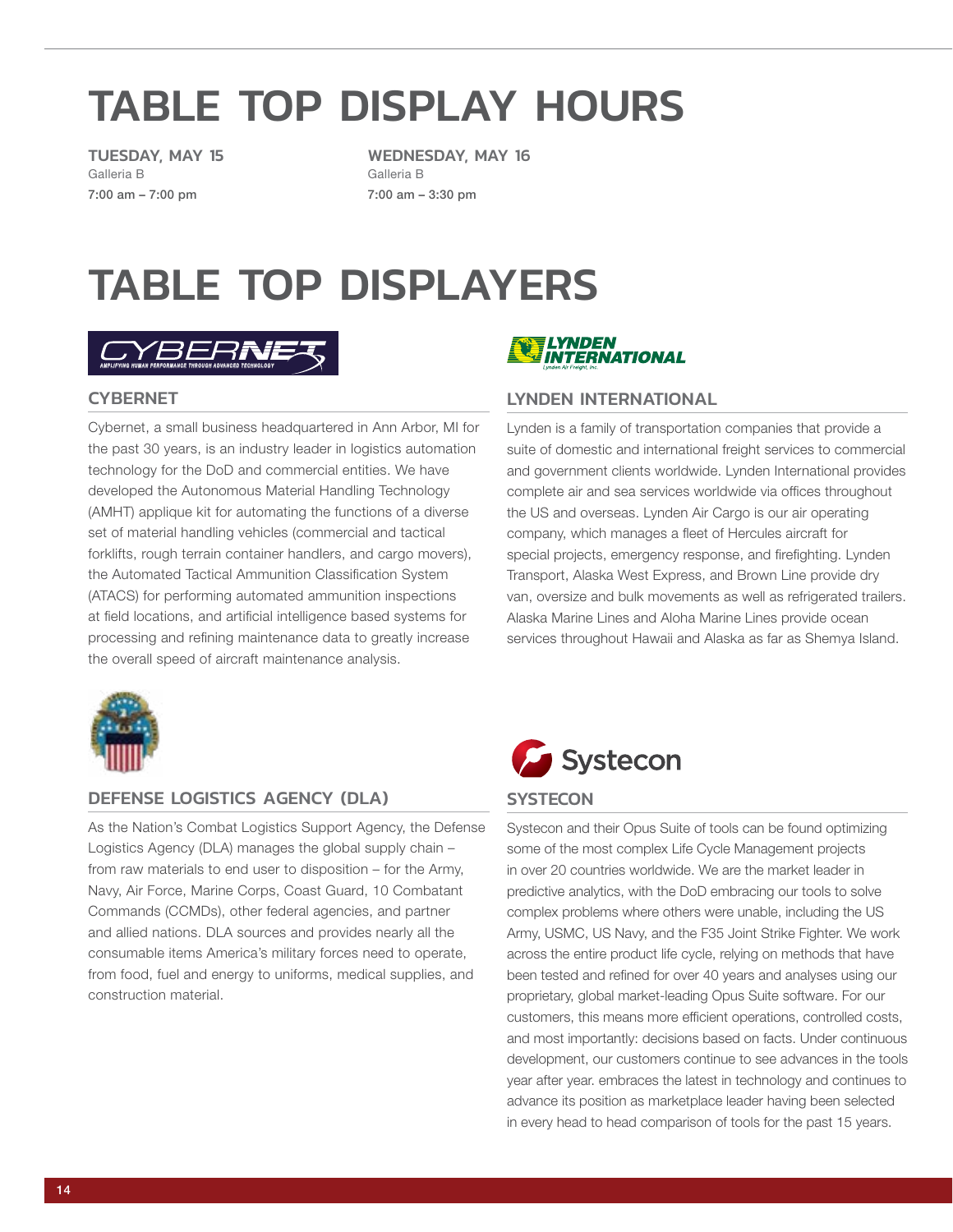# <span id="page-14-0"></span>AWARD RECIPIENTS

## DOD AWARD FOR SUPPLY CHAIN OPERATIONAL EXCELLENCE

The DoD Award for Supply Chain Operational Excellence provides a showcase for innovative management and technology tools, which are used to improve our supply chain efficiency and effectiveness in order to enhance our support to the warfighter. The award honors organizations that have made exceptional progress through innovative development or adoption of the best supply chain practices.



#### NAVAL SUPPLY SYSTEMS COMMAND

#### NAVSUP WEAPONS SYSTEMS SUPPORT LOGISTICS CELL

The NAVSUP WSS LOGCELL team has demonstrated leadership in collaboration, innovation, and digital integration. LOGCELL's newly established sustainment metrics and detailed End to End approach has seen immediate success in the readiness of critical aviation platforms such as the FA-18, V-22, H-1, and P-8. In 2017, the team worked tirelessly with programmers to develop the solution for a web-based tool designed to join with industry partners and collectively expedite

material to the Fleet through visualization and increased speed of learning. Partnering with NAVAIR, the LOGCELL team created a new breadth of cross-functional teaming. Accomplishments include: 21% backorder reduction for H-1 critical items; 11% decrease in FA-18 critical item backorders; FA-18 new predictive spares requirements generation increase of 26% (\$13M); 66% reduction in FA-18 supply over-dues; 61% (16 day) reduction in P-8 Customer Wait Time (CWT) for repairables; and, new V-22

predictive spares requirements generation increase of 44% (\$33M), from \$74 Million to \$107 Million. Real-time content sharing from multiple sources makes complex sets of data accessible to all team members LOGCELL has been able to knock down data silos, increase communication, and align the many internal and external Naval Aviation Enterprise stakeholders. LOGCELL enabled strong outcomes in planning, predictive analytics, and supplier education and performance.

#### PAST RECIPIENTS OF THE DOD AWARD FOR SUPPLY CHAIN OPERATIONAL EXCELLENCE INCLUDE:

| 2017 | 448th Supply Chain Management Wing, Air Force<br>Sustainment Center, Air Force Materiel Command,<br>United States Air Force                                                                                                                      |
|------|--------------------------------------------------------------------------------------------------------------------------------------------------------------------------------------------------------------------------------------------------|
| 2015 | 635th Supply Chain Operations Wing, Air Force<br>Sustainment Center, Air Force Materiel Command,<br>United States Air Force and Supply Management Unite,<br>3d Supply Battalion, 3d Marine Logisitcs Group, United<br><b>States Marine Corps</b> |
| 2014 | Marine Corps Logistics Command (MARCORLOGCOM)<br><b>Inventory Planning and Analysis Branch</b>                                                                                                                                                   |

| 2013 | Army Materiel Command                                                                                |
|------|------------------------------------------------------------------------------------------------------|
| 2012 | Air Force Sustainment Center, 448th Supply Chain<br>Management Wing, Tinker Air Force Base, Oklahoma |
| 2011 | Supply Management Unit, 2nd Supply Battalion                                                         |
| 2010 | U.S. Air Force Global Logistics Support Center                                                       |

VISIT OUR WEBSITE AT NDIA.ORG/DIVISIONS/LOGISTICS/AWARDS FOR A FULL LISTING OF PAST AWARD RECIPIENTS.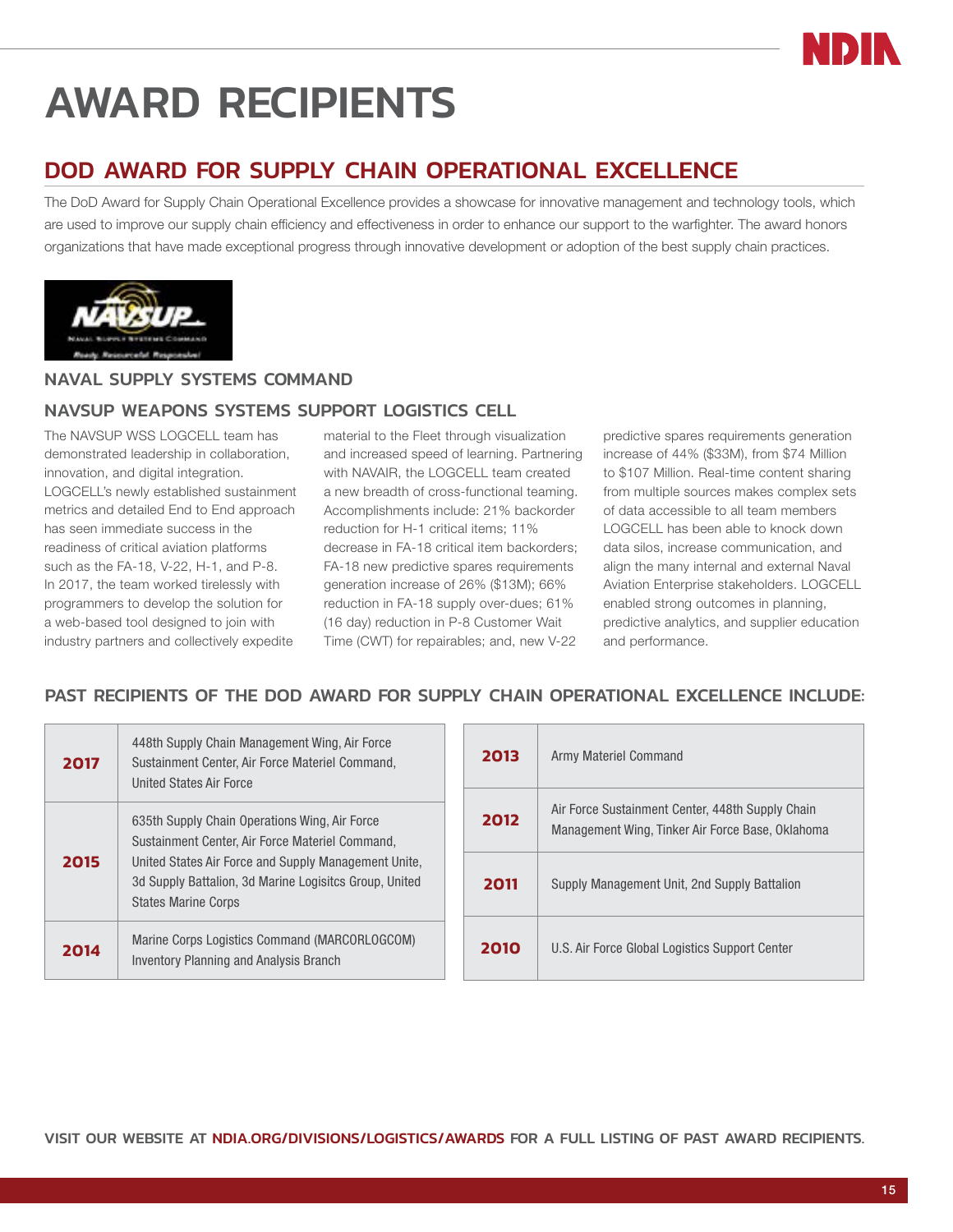## THE LOGISTICIAN EMERITUS AWARD

The Logistician Emeritus Award is presented to an individual who has demonstrated outstanding competence and has made a substantial contribution in the field of national security logistics while serving in a governmental position. The award was established by the Logistics Management Division in 1980 as a means to recognizing deserving individuals.



## GENERAL ANN DUNWOODY, USA (RET)

*President* First 2 Four, LLC

GEN Ann Dunwoody, USA (Ret) served nearly four decades in the U.S. Army. In

2008, she became the first female four-star general officer in the U.S. military.

During her years as a quartermaster corps officer, she commanded the 226th Maintenance Company Fort Sill, OK; 5th Quartermaster Detachment (Airborne) Kaiserslautern, Germany; the 407th Supply and Service Battalion/782d Main Support

Battalion, Fort Bragg, NC; the 10th Mountain Division Support Command, Fort Drum, NY; the 1st Corps Support Command, Fort Bragg, NC; the Military Traffic Management Command/Military Surface Deployment and Distribution Command, Alexandria, VA; and the Combined Arms Support Command, Fort Lee, VA.

As commanding general of Army Materiel Command, Dunwoody managed the largest global logistics command in Army history: 69,000 military and civilians

located in all states and in more than 140 countries. She also managed a budget of \$60 billion and was responsible for about \$70 billion in service contracts and managed the Army's global supply chain for numerous engagements.

Dunwoody has been at the forefront of change and progress in logistics throughout her career. Army Chief of Staff Gen. Ray Odierno called her "quite simply, the best logistician the Army has ever had."

#### PAST RECIPIENTS OF THE LOGISTICIAN EMERITUS AWARD INCLUDE:

| 2017 | Hon, Alan Estevez                               | 2012 | Gen Duncan McNabb, USAF (Ret)    |
|------|-------------------------------------------------|------|----------------------------------|
| 2016 | LTG Kathleen Gainey, USA (Ret)                  | 2011 | VADM Justin McCarthy, USN (Ret)  |
| 2015 | Randy T. Fowler, Former DASD Material Readiness | 2010 | LTG Robert Dail, USA (Ret)       |
| 2014 | MG Kevin Leonard, USA (Ret)                     | 2009 | LTG C.V. Christianson, USA (Ret) |
| 2013 | Debra Tune, OASAF (IE&L) (Ret)                  | 2008 | LTG John J. Cusick, USA (Ret)    |

VISIT OUR WEBSITE AT NDIA.ORG/DIVISIONS/LOGISTICS/AWARDS FOR A FULL LISTING OF PAST AWARD RECIPIENTS.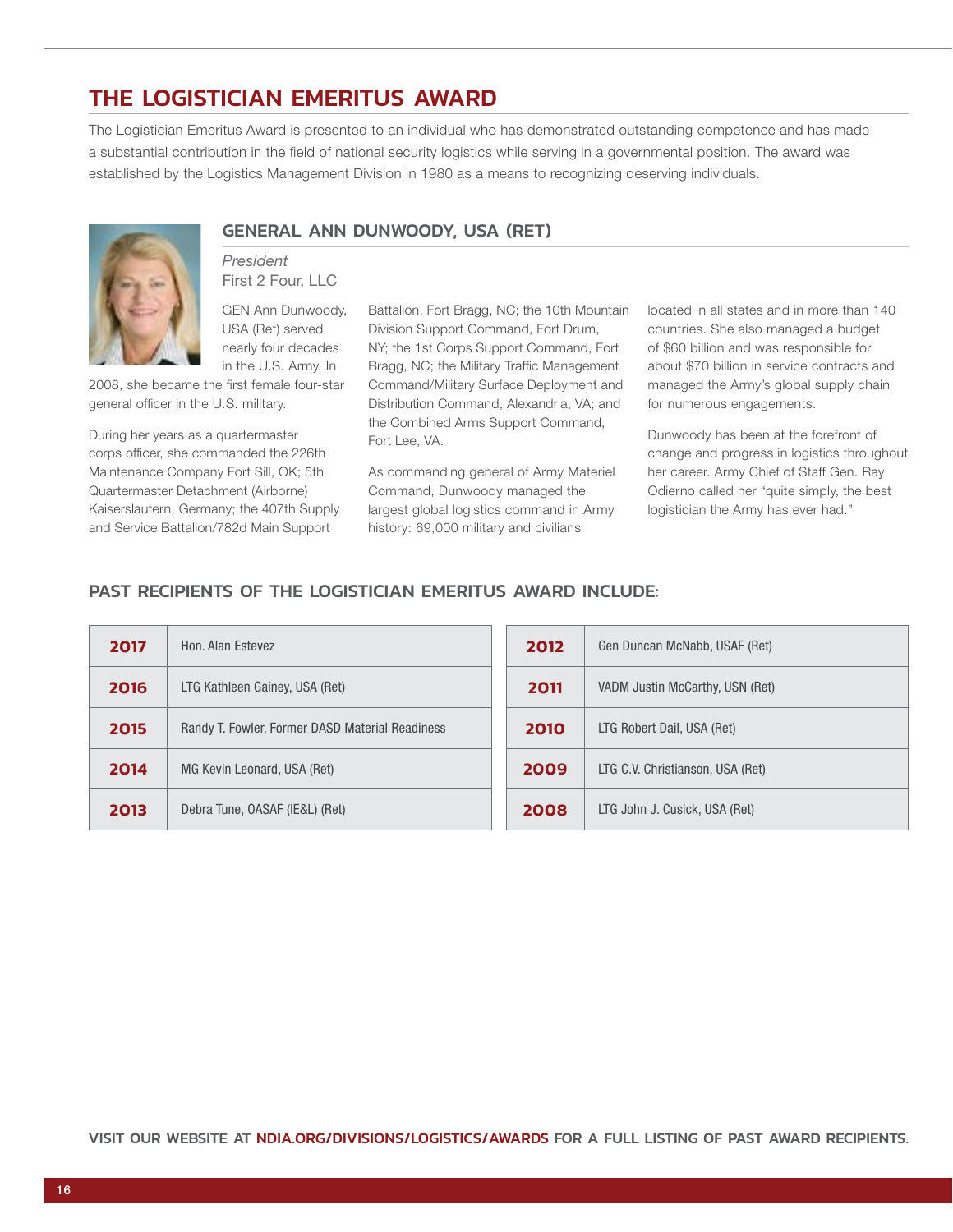

#### EDWARD M. GREER AWARD

The Greer Award is presented annually to an industry individual in recognition of noteworthy contributions or meritorius service to the Department of Defense in the area of integrated logitics support engineering and its implementation in maintenance and product support. The award was established in 1956 by Greer Hydraulics, Inc. to stimulate thought and develop programs which will benefit industry and the public. The award program encourages solutions to troublesome maintenance problems or to the development of integrated logistics support planning techniques to be employed in their solution. The award is presented in honor of its originator, Edward M. Greer.



BRIGADIER GENERAL BARBARA DOORNINK, USA (RET) *Senior Vice President*

BG Barbara Doornink, USA (Ret) ranks among the most effective

Leidos

logisticians in military and commercial ranks. She has identified the most challenging national industrial problems and created teams who provided innovative, efficient and effective solutions worldwide.

Throughout her career, Doornink has promoted the advancement of integrated logistics support engineering and its implementation in maintenance and product support. After finishing her career as a distinguished military logistician, she went to Intellitrans where she became vice

president of operations. There, she began an equally distinguished career promoting advanced technology to improve supply chain support to the rail industry.

In 2005, Doornink joined SAIC as vice president and division manager in the Logistics and Engineering Solutions Business Unit. There, she brought integrated technical solutions to the Defense Department's most challenging programs, including the Mine Resistant Ambush Protected (MRAP) program. Doornink's team provided integrated logistics support for more than 27,000 MRAP vehicles deployed worldwide, including vehicle receipt and fielding, asset visibility and fleet tracking, configuration

management, supply chain management, logistics analyses, and provisioning, maintenance, and training oversight.

In 2013, Doornink led a Leidos team to win the UK Ministry of Defense Logistic Commodities and Services Transformation, a \$13 billion program to privatize the United Kingdom's distribution network and support infrastructure and the procurement for common military items. Her team successfully converted more than 1,700 UK government employees to commercial employment, improved procurement and distribution effectiveness in support of UK military services and reduced the total cost of operation.

#### PAST RECIPIENTS OF THE EDWARD M. GREER AWARD INCLUDE:

| 2017 | Perri Widener, Integrated Logistics, The Boing Company | 2012 | Gustavo M. Urzua, Globemaster III Integrated<br>Sustainment Program |
|------|--------------------------------------------------------|------|---------------------------------------------------------------------|
| 2016 | Dinesh Verna, Stevens Institute of Technology          | 2011 | Denise Richards, SPLO Production Programs                           |
| 2015 | Karl Voepel, Leidos Corp.                              | 2009 | Joe Davis, Saddle Butte Systems                                     |
| 2014 | Kevin Cody, ManTech International                      | 2008 | George Pearl, SAIC                                                  |
| 2013 | Mark Schroeder, Raytheon Company                       | 2007 | Eric Stange, Accenture National Security Services                   |

VISIT OUR WEBSITE AT NDIA.ORG/DIVISIONS/LOGISTICS/AWARDS FOR A FULL LISTING OF PAST AWARD RECIPIENTS.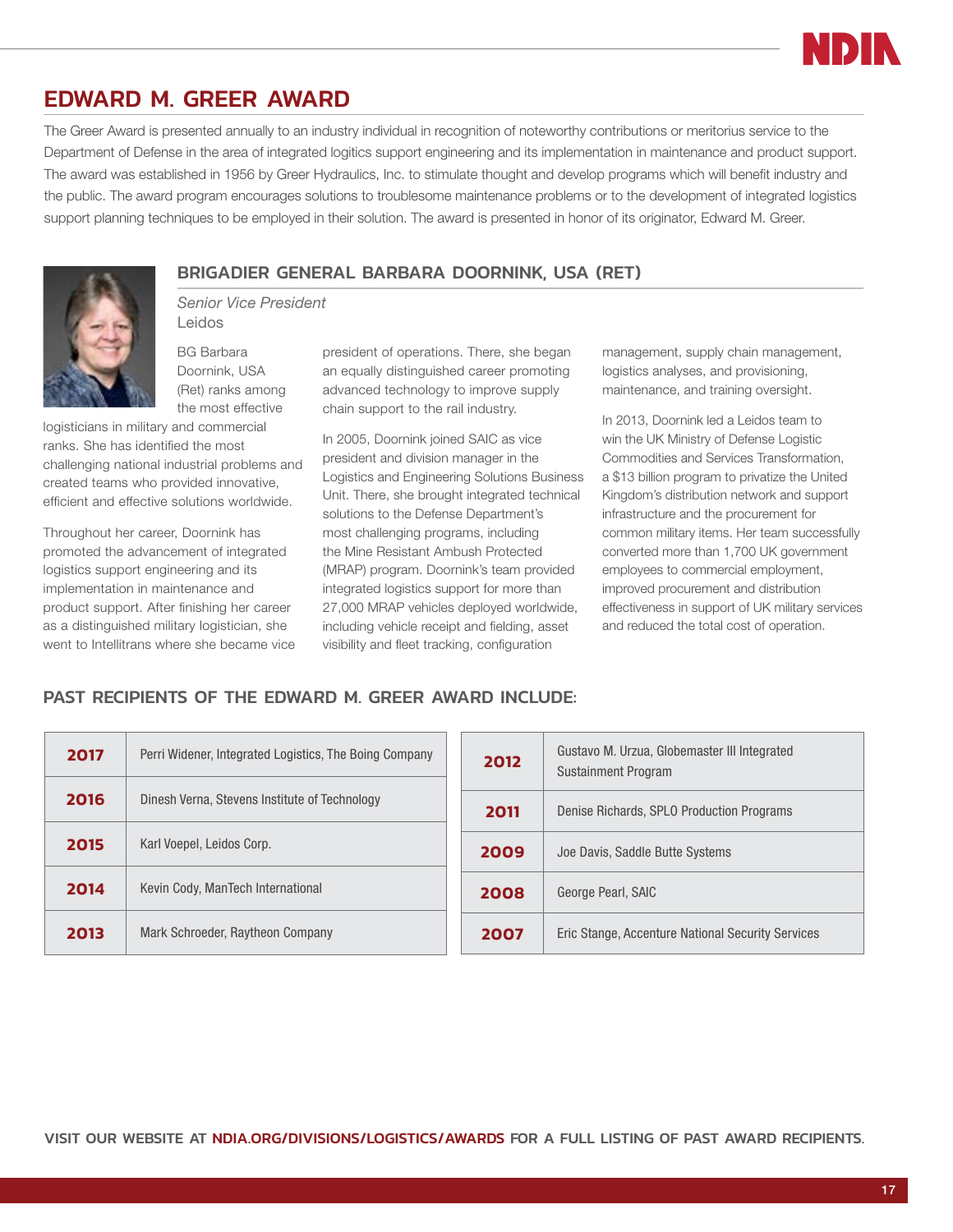## GEN WILLIAM G. T. TUTTLE, JR., USA (RET) AWARD FOR BUSINESS ACUMEN IN DEFENSE AND GOVERNMENT

The GEN William G. T. Tuttle, Jr., USA (Ret) Award for Business Acumen in Defense and Government is an annual award established at the Institute for Defense and Business (IDB) in Chapel Hill, NC to recognize an exceptional business application in defense and government. The Tuttle Award is presented to an IDB Alum for demonstrating the best return on investment to his or her organization by successfully applying the lessons learned in an IDB education program. This year is the first year this award is presented at the National Logistics Forum.

IDB's education and training courses are developed to provide interaction between the military/government, private sector, and academic communities. These courses provide a dynamic and unique educational experience that includes the application of innovative business practices in the challenging environment of the defense enterprise. The nature of IDB programs is to be a true investment that equips and motivates graduates to share the business principles learned in class with their team and apply them for the betterment of the organization.



#### CAPTAIN MATTHEW LAKE, USCG

*Commanding Officer* U.S. Coast Guard Yard, Baltimore, MD

CAPT Lake, **Commanding** Officer of the US Coast Guard

Yard, applied principles he learned in IDB's LOGTECH Advanced Program to evaluate better methods for producing low-cost, high-volume, industrial materials and commodities, resulting

in the implementation of a successful GSA Fourth Party Logistics procurement program (4PL). This program has effectively reduced overhead activities and enabled procurement personnel to focus on largescale purchases, such as ship engines, motors, and cranes versus routine orders.

In addition, CAPT Lake leveraged the Yard's

production process efficiencies to increase the Industrial Production throughput and revenue while decreasing the labor rate for workforce production by 4% per hour. This was the first such reduction in 11.5 years, and is expected to save \$2.73 million in FY 2018. The savings were applied to other projects to lighten the maintenance backlog.

## REGISTER TODAY

DLA LAND & MARITIME SUPPLIER CONFERENCE & EXPOSITION

June 19 – 20, 2018 Greater Columbus Convention Center Columbus, OH NDIA.org/DLA18

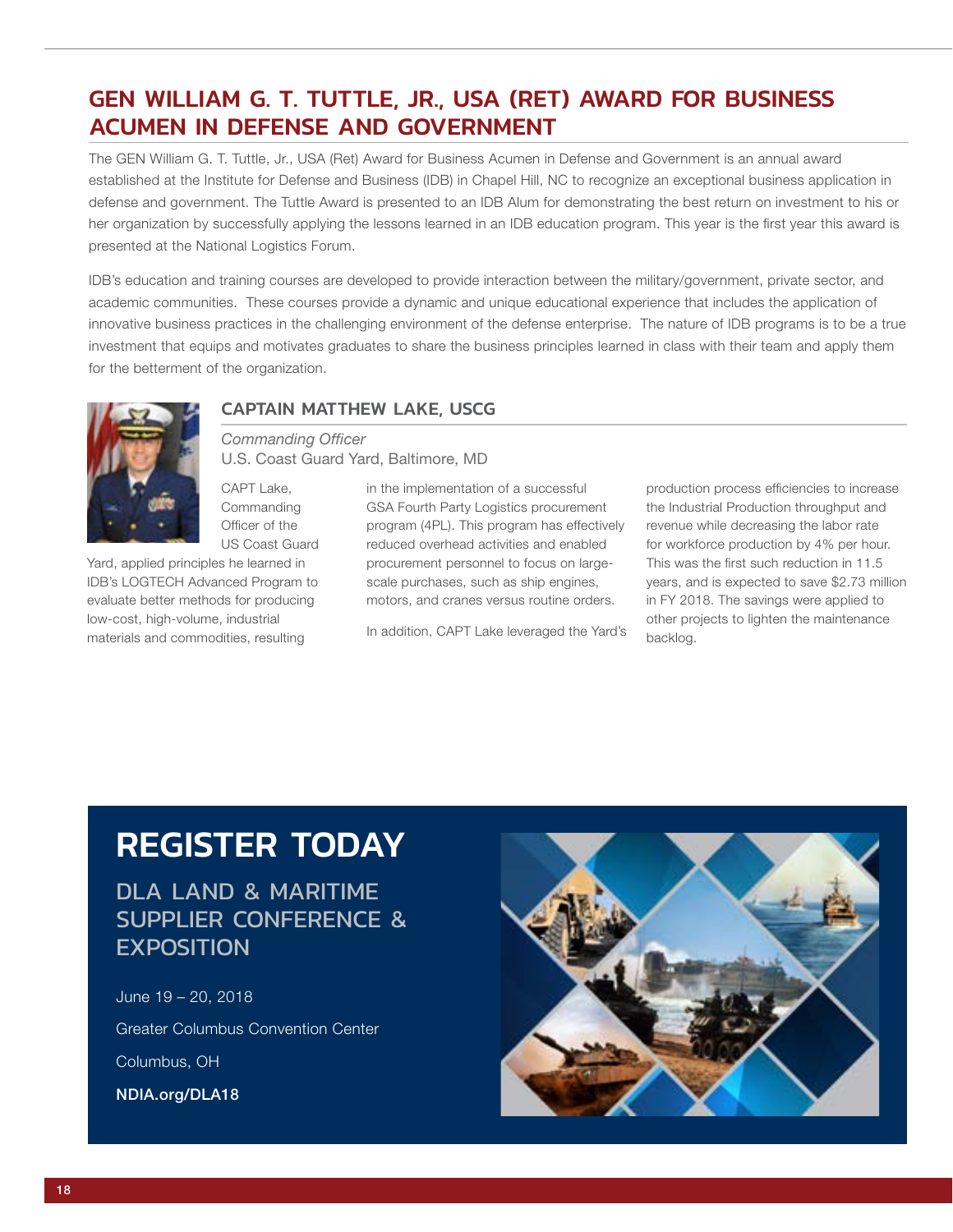

## <span id="page-18-0"></span>VENUE MAP



## WELCOME EMERGING PROFESSIONALS

CPT Jonothan Kleinfielt, USA United States Army *IDB Fellow*

MSgt John Marvin, III, USAF MBA Student, Florida State University *FSU Fellow*

Ryan Higbee Procurement Intern, Club Corp. *FSU Fellow*

Kristin Oakley Analyst, Joint Logistics Group, LMI *LMI Fellow*

Robert Rivard MBA Student, Florida State University *FSU Fellow*

Nathaniel Wurst LMI *LMI Fellow*